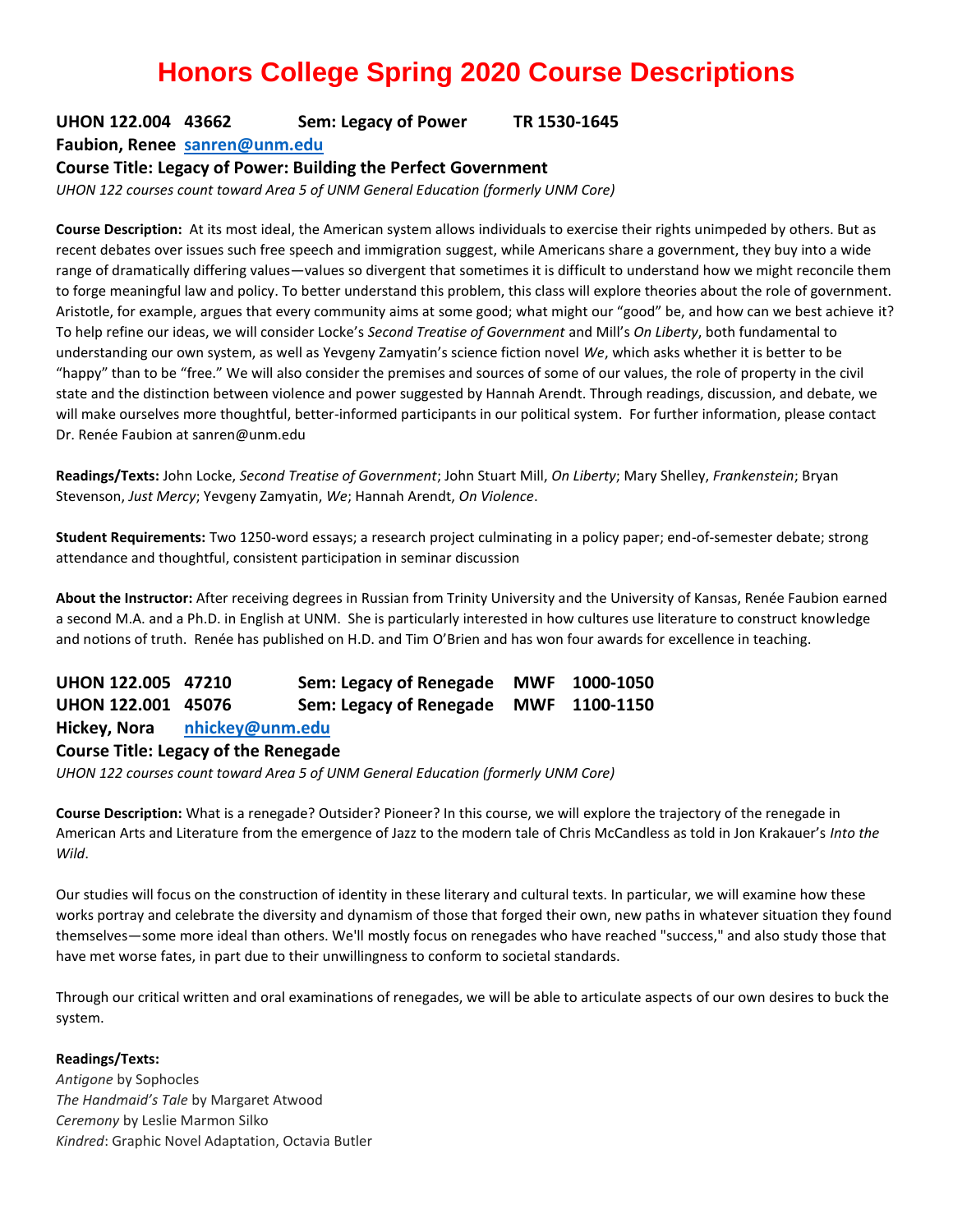Supplemental materials and readings will be provided to students throughout the course, via PDF.

#### **Student Requirements:**

Participation & collaboration (includes low stakes assignments) Final Project: Presentation and Paper with research component Lecture attendance and response (2) Group and individual Presentations Four papers

**About the Instructor:** Nora Hickey enjoys writing and reading widely and has an MFA in poetry. In the classroom, Nora enjoys discussion and activities that engage students in critical and creative thinking. Originally from Milwaukee, WI, Nora has found much to love in the high desert, including her husband, Clay. She enjoys many things, among them, comics, poetry, the history of the Southwest and alliteration, always.

# **UHON 122.006 52532 Sem: Legacy of Comedy TR 0930-1045 Szasz, Maria [deschild@unm.edu](mailto:deschild@unm.edu) Course Title: Legacy of Comedy**

*UHON 122 courses count toward Area 5 of UNM General Education (formerly UNM Core)*

**Course Description:** "We know what makes people laugh. We do not know why they laugh." W. C. Fields The Legacy of Comedy explores the complex, varied, and rich history of theatrical comedy. A fundamental question of the class is "how has humor changed over time?" We begin our search for the answers with the Greek and Roman comedies of Aristophanes and Plautus, followed by A Midsummer Night's Dream, one of Shakespeare's classic romantic comedies. We then explore the scandalous social critique underlying the satire in both Molière's seventeenth-century French plays and Wycherley's English Restoration plays, which we will compare to Congreve's gentle eighteenth-century humor. Next, we investigate why Oscar Wilde was one of the Victorian Era's best loved wits, and why his humor still delights audiences today. Our exploration into twentiethcentury theatre includes a vast array of talented comedic playwrights from around the world, such as French writer Yasmina Reza, Irishmen John Millington Synge and George Bernard Shaw, and one of the finest examples of American musical comedy from the 1950s, Guys and Dolls. As we proceed through the history of theatrical comedy, the class will explore the evolution and definitions of specific types of comedy, such as vaudeville, high comedy, low comedy, comedy of humors, comedy of manners, puns, theatrical pantomime, satire, farce, black comedy, stand-up comedy, and improvisation. Finally, we will contemplate the true meaning and purpose behind comedy. Does most comedy, as Arthur Koestler says, "contain elements of aggression and hostility, even savagery"? Or is comedy, as Paul Johnson and Shakespeare insist, "jolly and forgiving," ultimately showing us the better aspects of being human? Or is comedy's main function, in the words of theatre critic Ben Brantley, "to defuse bombs that in real life often explode and destroy"? Consider taking this Legacy to help us find out!

#### **Readings/Texts:**

Aristophanes, *Lysistrata* Plautus, *The Brothers Menaechmus* William Shakespeare, *A Midsummer Night's Dream* Molière, Tartuffe (1664) William Wycherley, *The Country Wife* (1675) William Goldsmith, *She Stoops to Conquer* (1773) Oscar Wilde, *The Importance of Being Earnest* (1895) John Millington Synge, *The Playboy of the Western World* (1907) George Bernard Shaw, *Pygmalion* (1912) Frank Loesser, Jo Swerling and Abe Burrows, *Guys and Dolls* (1950) Tom Stoppard, *Rosencrantz and Guildenstern Are Dead* (1966) Yasmina Reza, *'Art'* (1994)

**Student Requirements:** Reliable and eager attendance; careful, consistent reading and thoughtful contributions to class discussions; three short response papers (two to three pages each); attendance at a local production of a comedy; attendance at two Legacy Lectures and a one to two page review of each lecture; a one page proposal for a research paper and a ten minute conference with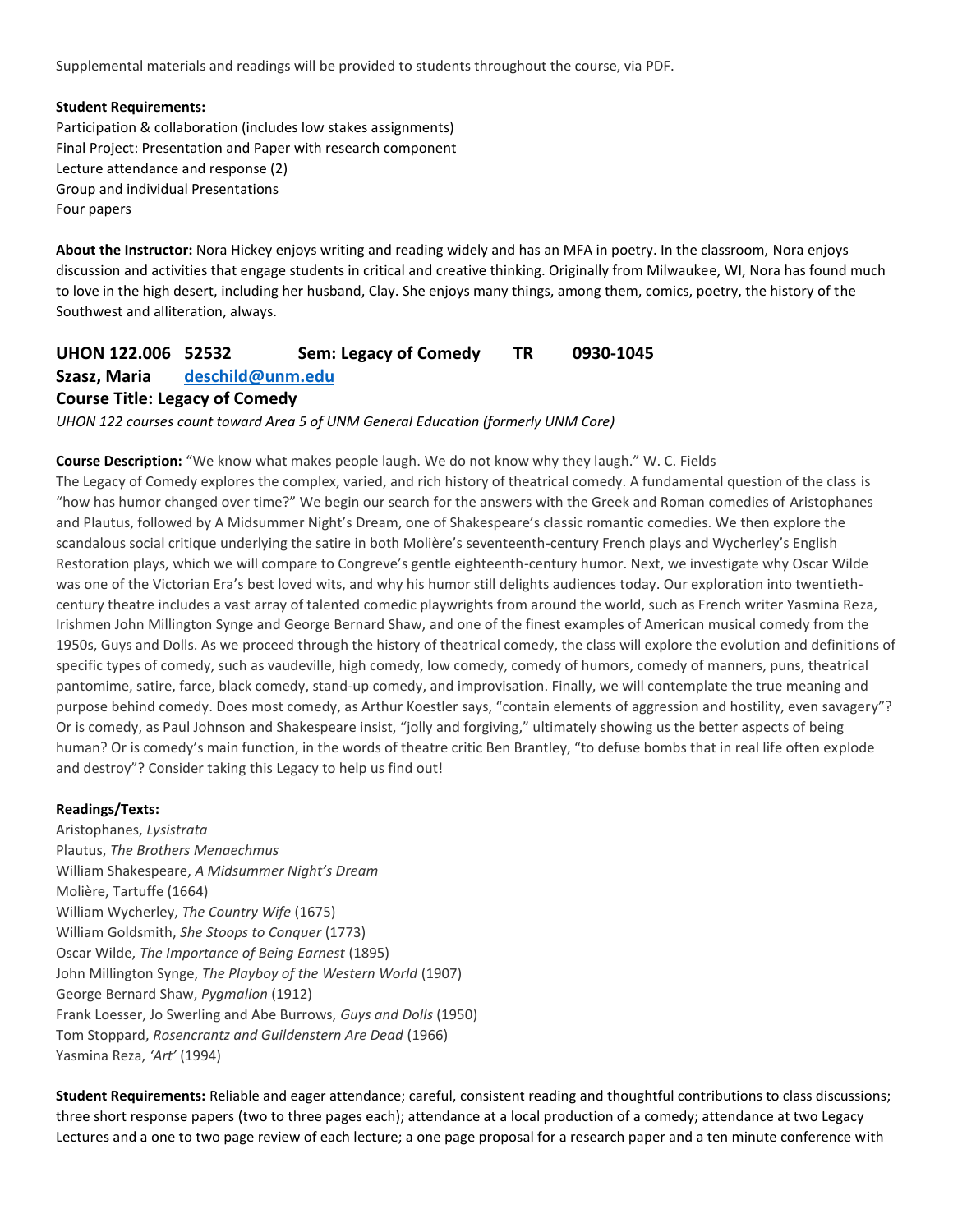the instructor to discuss the proposal; a four to six page research paper; and a group project: a short (15-20) minute performance of one or two scenes from one of the plays we read this semester.

#### **About the Instructor:**

Maria Szasz's main interests, in addition to comedy, include American and Irish Theatre, Musical Theatre, and Theatre and Human Rights.

# **UHON 122.007 52533 Sem: Legacy of Failure TR 0930-1045 Swanson, Ryan swansonr@unm.edu Course Title: The Legacy of Failure**

*UHON 122 courses count toward Area 5 of UNM General Education (formerly UNM Core)*

**Course Description:** Failure. Losing. Rejection. Defeat. A look around American society and throughout history reveals that countless noble efforts and ideas have failed. Individuals have crashed and burned, so to speak. Some of these failing endeavors nearly succeeded; others never had a chance. This course will investigate notable failures and "losers" in America's past and present. The course will weave together economics, history, and psychology in order to address how and why these failures occurred.

#### **Readings/Texts:**

- 1. Michelle Alexander, *The New Jim Crow*
- 2. Jared Diamond, *Collapse: How Societies Choose to Fail or Succeed*
- 3. Jeannette Walls, *The Glass Castle: A Memoir*

#### **Student Requirements:**

Class participation, written and verbal assignments.

#### **About the Instructor:**

Ryan Swanson is an Associate Professor in the Honors College. He studies sport in America and is very familiar with the topic of this course—failure.

# **UHON 122.008 52534 Sem: Legacy of Myth & Magic MWF 1000-1050**

# **Kottler, Jonatha [jkottler@unm.edu](mailto:jkottler@unm.edu)**

#### **Course Title: Legacy of Myth and Magic**

*UHON 122 courses count toward Area 5 of UNM General Education (formerly UNM Core)*

**Course Description:** Mythologies are systems of belief by which humans attempt to explain and make sense of the world around them. Magic is an element of fantastical belief in which humans envision new ways to impact the world, to change those things which are inexplicable. Together, these two forces demonstrate key elements of human spirit—to understand and to cope with the world we find ourselves in by use of imagination.

Today we have a huge segment of our popular media which concentrates on exploration of magic and myth. Why are logical, modern, technological Americans drawn to pastoral ideas of elemental powers? What do these stories excite in us and what do they reveal about our own time? What can we learn from these tales and bring back into our everyday lives? In our study of ancient writings and modern media we will see that we today are tied together in the expression of these elements with people of other places and times. By developing understanding through careful reading, writing and discussion we can touch upon the spark that makes us vulnerable, logical, vengeful, passionate, fickle, dreamy, cruel, loving; that is, human.

#### **Readings/Videos:**

Required readings: Emily Wilson, (trans.) *The Odyssey* (this edition only) Shakespeare, *Macbeth* (any edition with line numbers) Neil Gaiman, *Norse Mythology* Neil Gaiman and Sam Keith: *The Sandman, Vol 1: Preludes and Nocturnes* Rebecca Roanhorse, *Trail of Lightning* Selected myths, *The Lais of Marie de France, Mage*, multiple film versions of *Macbeth,* episodes of *Buffy the Vampire Slayer*, *The Sword in the Stone.*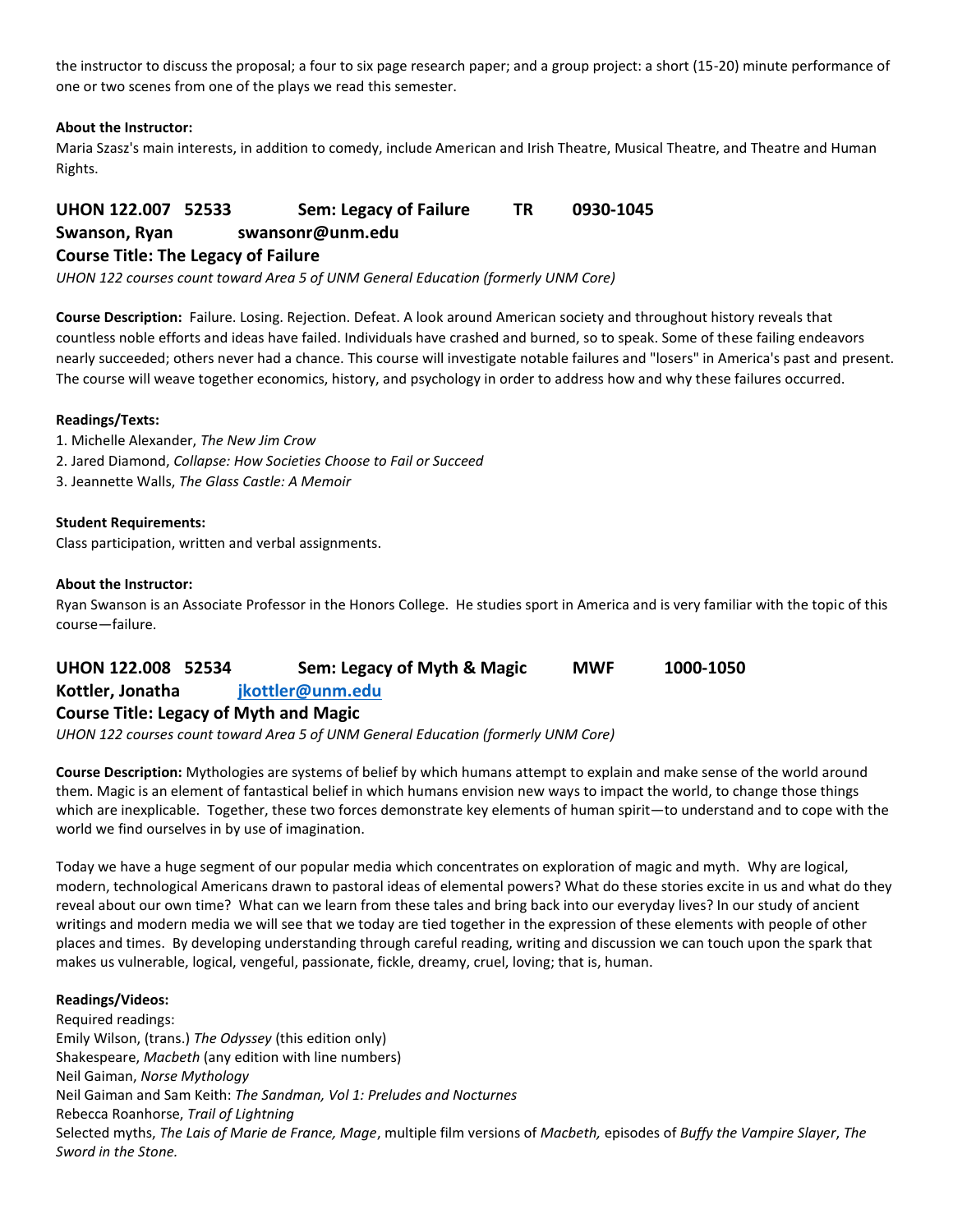Research materials on our course topic: library tools and resources; writing tips and reference materials; images of Greek pottery; advertisements, comic strips, and others.

**Student Requirements:** Attendance, Participation, Short response papers, 2 analytic essays, group research project, final creative project

**About the Instructor:** Jonatha Kottler is an alumna of Honors and holds an MA in Liberal Arts from St. John's College. She has written comic books, short films, and her nonfiction writing has been anthologized, (Nasty Women) and appeared in New York Magazine's The Cut, The Guardian Weekend, Longreads, and on Audible. She is currently a member of The Book Project at Lighthouse Writers Workshop in Denver, and is completing her first novel.

## **UHON 122.009 52535 Sem: Leg of Grt VIL of Lit MWF 1100-1150**

#### **Kottler, Jonatha [jkottler@unm.edu](mailto:jkottler@unm.edu)**

#### **Course Title: Legacy of Great Villains**

*UHON 122 courses count toward Area 5 of UNM General Education (formerly UNM Core)*

**Course Description:** We often look at the heroes of a period to define what is important to that age; what they hope to accomplish and the means by which they accomplish it. Heroes, however, are reactive creatures; a great hero only rises in the face of great villainy. So, what really sets things into motion is the villain--the creature who sees the world as it is and wants to bend it to their own selfish design. Who are these catalysts? What do they want? And to what lengths will they go to achieve it? Finally, if one person's villain is another's hero, what makes a villain bad? What can Thanos, Loki, The Joker, Kylo Ren, Hela, Cersei Lannister, Vizzini and others tell us about their worlds and how the literary construct of villainy relates to modern reality?

#### **Reading/Texts:**

Diane Arnson Svarlien (trans.) *Medea (this translation only)* Seamus Heaney, (trans.) *Beowulf (this translation only)* Shakespeare, *Othello* (any edition with line numbers) Robert Louis Stevenson, *The Strange Case of Dr. Jekyll and Mr. Hyde (any edition)* Margaret Atwood, *The Robber Bride* Jim Starlin, *The Infinity Gauntlet* Selected fairy tales, short selection of the *Iliad*, *Avengers: Infinity War* and others.

**Student Requirements:** Attendance, Participation, Short Response Papers, Group Project, 2 analytic essays, Final Creative Project

**About the Instructor:** Jonatha Kottler is an alumna of Honors and holds an MA in Liberal Arts from St. John's College. She has written comic books, short films, and her nonfiction writing has been anthologized, (Nasty Women) and appeared in New York Magazine's The Cut, The Guardian Weekend, Longreads, and on Audible. She is currently a member of The Book Project at Lighthouse Writers Workshop in Denver, and is completing her first novel.

# **UHON 201. 001 38740 Sem: How to be a Better Writer M 1600-1830 Brewer, Stephen [abqbrew@unm.edu](mailto:abqbrew@unm.edu)**

#### **Course Title: Rhetoric and Discourse: Become a Better Writer**

*UHON 201 courses count toward Area 1 of UNM General Education (formerly UNM Core)*

#### **Course Description:**

Professional careers and academic pursuits require good writing and editing skills. Those skills can be developed with practice, resulting in clear, effective writing. In this class, students focus on writing for different audiences, using the basic mechanics of good writing as outlined in the textbook. In class, students share their work and learn to thoroughly edit to produce the best writing.

**Readings/Texts:** "On Writing Well" by William Zinsser

**Student Requirements:** In this once-a-week class, students write every week, at home and in class, and learn to edit and rewrite for the best polished work. Assignments cover many areas of writing – fiction, nonfiction, journalism, essay, humor, business writing, science writing, writing about the arts, etc.

**About the Instructor:** Steve Brewer is the author of 31 books, including one that was made into a Hollywood comedy. A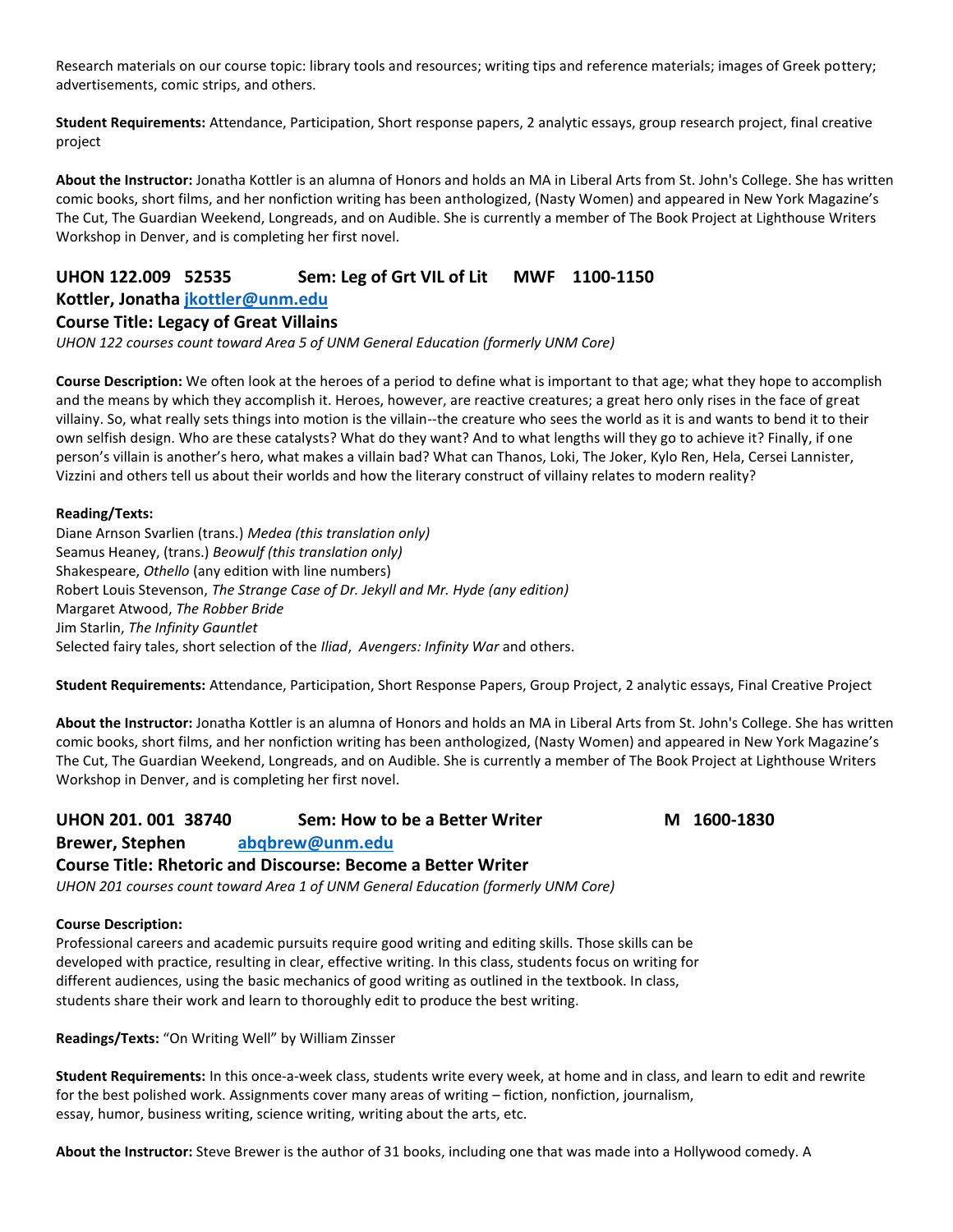former journalist and syndicated humor columnist, Brewer has taught writing at various venues for the past 20 years. In 2018, he and his family opened a bookstore, Organic Books, in Nob Hill.

# **UHON 201.002 37976 Sem: Articulate Citizen MW 1200-1315 Obenauf, Richard [obenauf@unm.edu](mailto:obenauf@unm.edu) Course Title: The Articulate Citizen**

*UHON 201 courses count toward Area 1 of UNM General Education (formerly UNM Core)*

**Course Description:** Our Founding Fathers considered a well-informed citizenry crucial to the survival of our republic. In this core writing course, we will critically evaluate some of the most important essays, speeches, and other documents from American history and use them as models for our own writing. We will also look at media portrayal of current events and issues in order to understand the relationship between audience and slant, a skill that will be useful to you both as a scholar and as a citizen. Thus you will explore some of the ways that your own predispositions may affect your writing, as well as the impact of bias on the way information is presented to you. In effect, in this course you will have the opportunity to emulate some of the most inspiring American voices to make your own writing more nuanced and persuasive, while discovering your own biases and learning how to detect the bias in other people's messaging, both in the present and in historical contexts.

**Readings/Texts:** Our reading list centers on foundational primary sources of our democracy, such as the Declaration of Independence, the Seneca Falls *Declarations of Sentiments* and *Resolutions*, and speeches and essays by George Washington, Abraham Lincoln, Teddy Roosevelt, Woodrow Wilson, Herbert Hoover, Franklin Roosevelt, Dwight Eisenhower, John F. Kennedy, Martin Luther King Jr., and Lyndon Johnson. Other authors on our whirlwind syllabus include Andrew Carnegie, Walter Lippmann, Edward R. Murrow, Potter Stewart, E.B. White, and George Lakoff. We will also look at media coverage of current events in newspapers including the *New York Times* and the *Wall Street Journal*.

**Student Requirements:** As with all Honors courses, consistent attendance and active participation are required. Students are expected to keep a reading journal, which will form the basis for a series of short reaction papers. There will be five brief exercises and three analytical essays, the last of which is a research project that you will expand into your final project.

**About the Instructor:** A fourth-generation Lobo, Richard Obenauf earned his BA from UNM and his MA and PhD from Loyola University Chicago. His research centers on the relationship between knowledge and society, with a particular emphasis on censorship and intolerance.

# **UHON 201.004 42267 Sem: Women, Comic, Poetry MW 1330-1445 Hickey Nora [nhickey@unm.edu](mailto:nhickey@unm.edu) Course Title: A Mirror of My Own: Women in Comics and Poetry**

*UHON 201 courses count toward Area 1 of UNM General Education (formerly UNM Core)*

**Course Description:** In this course, we will examine self-portraits of women in a wide variety of comics and poetry. From the early poems of Sappho to the newest work of Marjane Satrapi, this course will focus on each woman's work as an act of definition. We will critically examine the comics and poems assigned in scope of broader issues facing females during the time of production. How does the intersection of gender, race, class, ethnicity and sexual orientation influence the way these women chose to depict themselves? How is their work responding to the same forces? Placing the pieces in historical and socio-political context will give way to a nuanced examination and understanding of the power of creation as a tool against inequality.

The course is designed to facilitate exploration, examination, evaluation, and communication. Reading and reflection is crucial to student success, as we will engage in seminar style discussions. Attending one outside event (lectures, musical acts, etc.) is mandatory, as is reflecting on what we've learned during them. Producing high quality, college-level writing is expected, and we will be flexing our creative muscles as well. We will examine the relationship between creating and identity in numerous examples, and come away with a better understanding our own, as well.

**Readings/Texts:** 

Comics: *The Complete Persepolis* or *Persepolis I & II*, Marjane Satrapi *My New York Diary*, Julie Doucet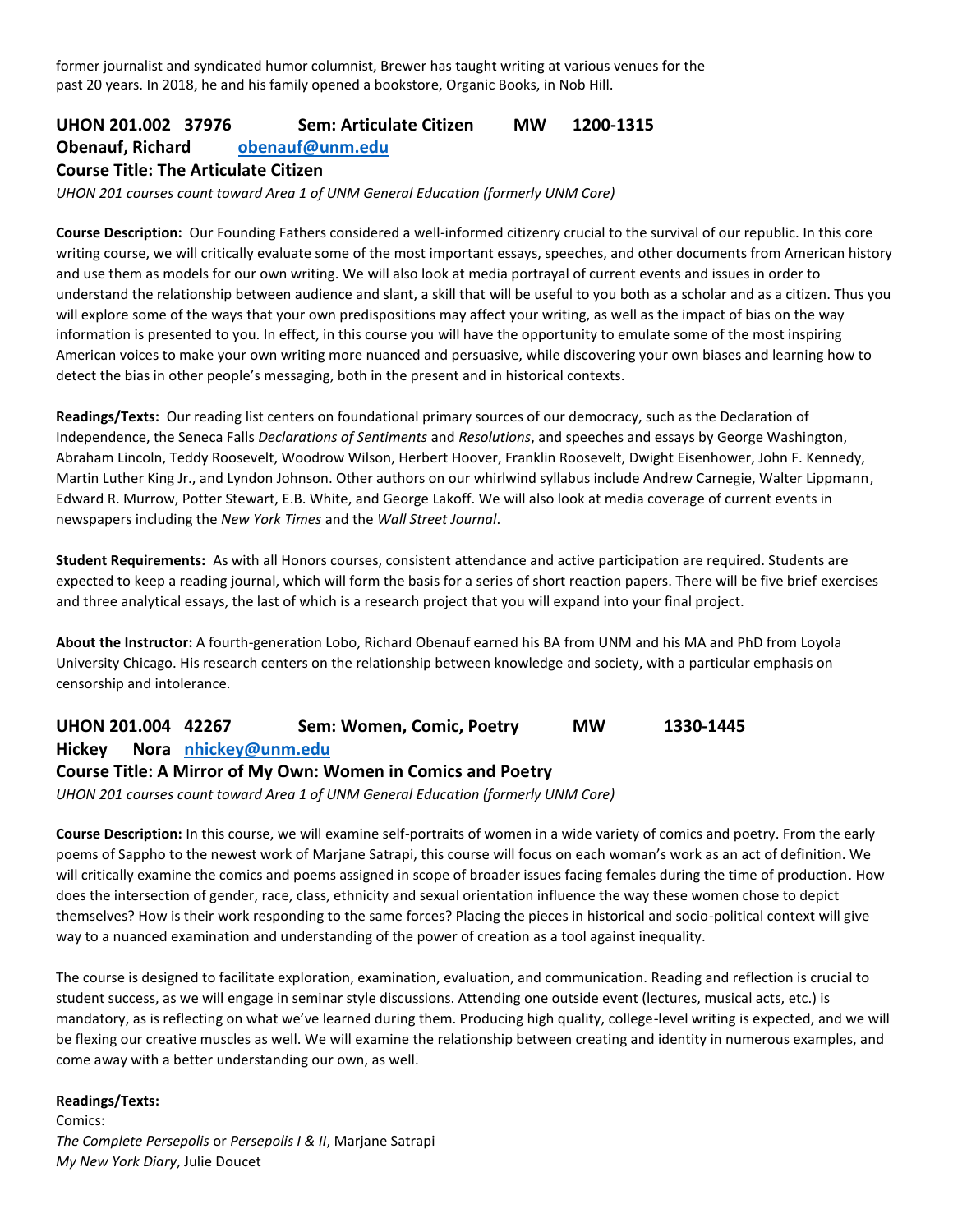*One Hundred Demons*, Lynda Barry *Relish*, Lucy Knisley *Ms. Marvel: No Normal*, Willow G. Wilson

Poetry: *Citizen: An American Lyric*, Claudia Rankine *Escape Velocity*, Bonnie Arning

#### **Student Requirements:**

Participation & collaboration (includes low stakes assignments) Final Project: Presentation and Paper with research component Outside event attendance and response Group and individual Presentations Papers

#### **About the Instructor:**

Nora Hickey enjoys writing and reading widely and has an MFA in poetry. In the classroom, Nora enjoys discussion and activities that engage students in critical and creative thinking. Originally from Milwaukee, WI, Nora has found much to love in the high desert, including her husband, Clay. She enjoys many things, among them, comics, poetry, the history of the Southwest and alliteration, always.

# **UHON 202.001 38742 Sem: Math in the World: Stats MW 1130-1245 Sorge, Carmen csorge@unm.edu Course Title: Math in the 21st Century: Statistics for Career and Life**

*UHON 202 courses count toward Area 2 of UNM General Education (formerly UNM Core)*

**Course Description:** Statistical Thinking will one day be as necessary for efficient citizenship as the ability to read and write.- H.G. Wells That day is now. Have you ever wondered why first the newspaper tells you that coffee prevents cancer, and the next day the headlines proclaim coffee will kill you? Are you aware that some stock fund statistics are technically true, but presented in a way designed to manipulate you? When a doctor tells you that a test for a disease is 99 percent accurate (and you just tested positive) what questions should you ask? This course is designed to equip you with the statistical tools and knowledge to interpret and analytically analyze data. We will cover graphing techniques for presenting data, data sampling techniques, descriptive techniques, confidence intervals, regression toward the mean and central limit theory, basic probability, estimation and tests of significance as well as other topics. Mastering this material will provide you with the ability to interpret statistics related to public policy, education, business, and the social, health, and physical sciences. You will understand that statistics provides useful information for decision making but will also learn to recognize when the data is being manipulated in order to confuse or obscure the truth. Understanding statistics allows you to make rational decisions in your own life and to think critically about potential outcomes. If you have taken the equivalent of College Algebra (Math 121) you certainly have the math skills for this class. If you have not taken an algebra class, please contact me before signing up.

**Readings/Texts:** Required texts will include "Naked Statistics: stripping the dread from data" by Charles Wheelan "What is a p-value anyway? 34 Stories to Help You Actually Understand Statistics by Andrew J. Vickers" We will also be reading provided selections from "Damned Lies and Statistics" by Joal Best and "The Drunkard's Walk: How Randomness Rules our Lives" by Leonard Mlodinow as well as selections from other books, current journals and media. These will be available online.

**Student Requirements:** Assignments include hands on data collection in the classroom and writing up mini labs using the data. You will have a short reflection due on the assigned reading which we will discuss in class. Some of these assignments will include collecting, interpreting and presenting of your own data. You will write two papers. For further information see https://sites.google.com/view/unmuhonstatistics/home .

About the Instructor: I have taught both physics and mathematics from middle school level through college. I have a Ph.D in Educational Psychology, a M.S. in Science Education and a B.S. in Physics. But what should really matter to you is that I have experience in making science and math useful, exciting and interesting.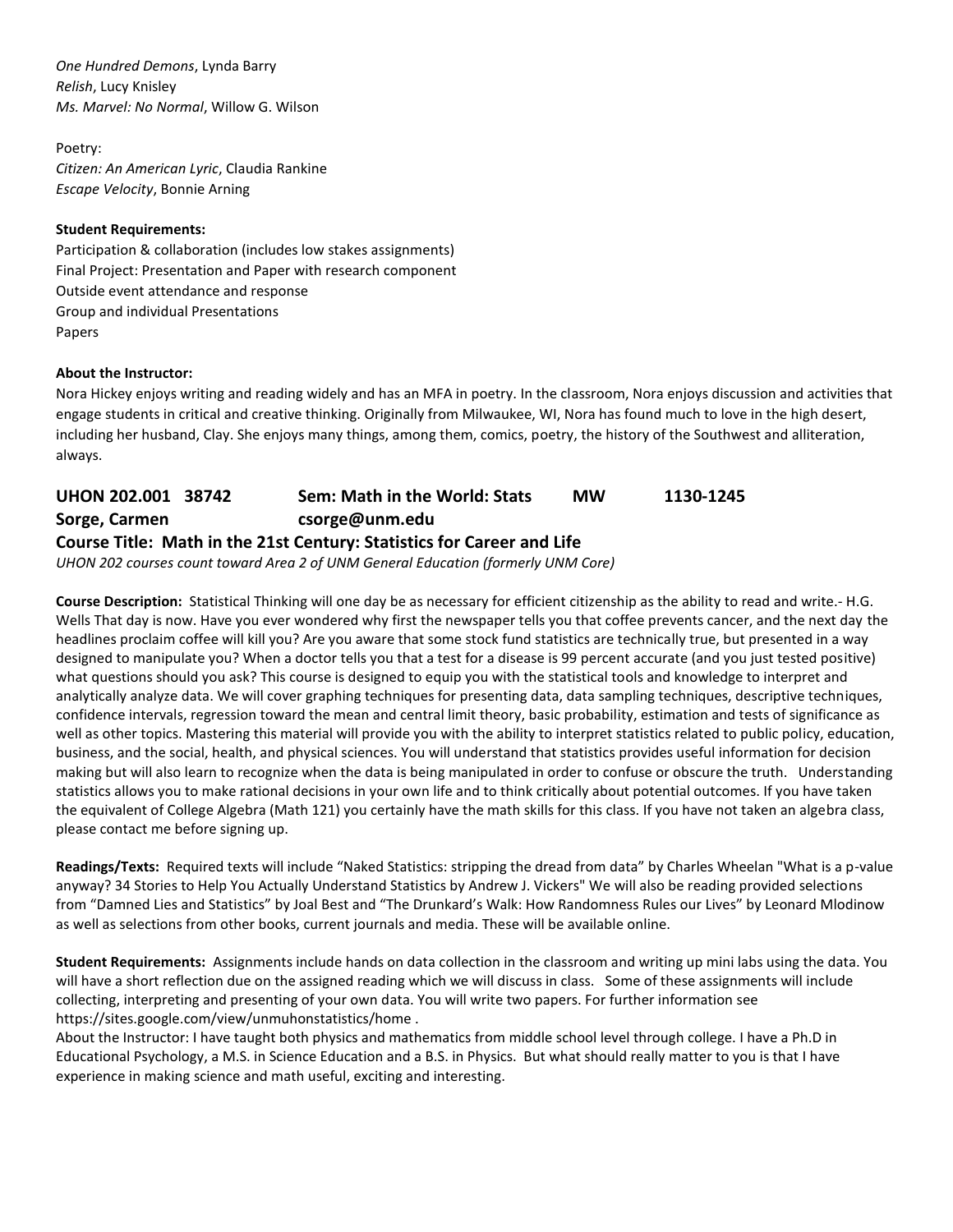# **UHON 203.001 47205 Sem: Physics is Everywhere MW 1000-1115**

#### **Sorge, Carmen [csorge@unm.edu](mailto:csorge@unm.edu)**

### **Course Title: Physics is Everywhere: Rainbows to Refrigerators**

*UHON 203 courses count toward Area 3 of UNM General Education (formerly UNM Core). The lab offered with this course, UHON203L, is required for students completing the general education requirements but might not be necessary for students completing core requirements.*

**Course Description:** The most exciting phrase to hear in science, the one that heralds new discoveries, is not 'Eureka!' (I've found it!), but 'That's funny...' - Isaac Asimov This course is about understanding physics in the world around you. Many students have the impression that science (physics in particular) is a bunch of rules discovered a long time ago by a bunch of boring dead white guys. Nothing could be further from the truth. Physics has a huge impact upon our daily lives, many issues including energy use, safety procedures and government regulations are based on physics principles. Understanding basic physics and learning to read and interpret scientific information critically will allow you to make decisions based on sound scientific reasoning. You might be thinking physics is just another name for math class. Not in this class. The ability to plug numbers into an equation, and chomp through them is not physics. You will need to use a little math in this course, but this course is not ABOUT math. Scientists are not handed a lab worksheet to fill in when doing research. Like scientists, you will utilize the scientific method to produce hypotheses based on experimentation. This course is for students who want to DO science and understand how to critically read and discuss scientific concepts (rather than memorize science facts). Our topics will vary and will include both basic physics fundamentals such as optics, radioactivity, motion and energy conservation and others. Three short class presentations are required. One is on examining physics observable in the real world. The second involves finding physics demonstrations and concepts on the web. The third is a physics demonstration for your classmates. You will be participating in hands on experiments in the classroom demonstrating physics principles and writing up a report on each lab. Most class periods you will have a short reflection due on the assigned reading, which we will discuss in class. This is a very interactive class, with lots of hands on work and discussion.

**Readings/Texts:** The required book is For the Love of Physics: From the End of the Rainbow to the Edge Of Time - A Journey Through the Wonders of Physics by Walter Lewin We will be reading sections from texts such as those listed below as well as from current scientific journals. These will be available online. Richard A. Muller, Physics for Future Presidents: The science behind the headlines Richard Feynman, Six Easy Pieces: Essentials of Physics explained by its most brilliant teacher Christopher P. Jargodzki and Frankin Potter, Mad about Physics: Brain twisters, Paradoxes and Curiosities

**Student Requirements:** Regular attendance and active class participation and daily reading assignments with reflections are expected. Three short class presentations are required. One is on examining physics observable in the real world. The second involves finding physics demonstrations and concepts on the web. The third is a physics demonstration for your classmates. Experiments in the classroom and writing up a report on each lab are required. For further information see https://sites.google.com/view/unmuhonphysics/home

**About the Instructor:** I have taught both physics and mathematics from middle school level through college. I have a Ph.D in Educational Psychology, a M.S. in Science Education and a B.S. in Physics. But what should really matter to you is that I have experience in making science useful, exciting and interesting.

# **UHON 203L. 00147211 Science in 21st Century Lab MW 0900-0950**

#### **Sorge, Carmen [csorge@unm.edu](mailto:csorge@unm.edu)**

#### **Course Title: Physics is Everywhere: Rainbows to Refrigerators Lab**

*UHON203L is required for students completing the general education requirements but might not be necessary for students completing core requirements. This lab is taken with or after taking UHON203 Physics is Everywhere with Dr. Sorge.*

**Course Description:** Crucial to science education is hands-on involvement: showing, not just telling; real experiments and field trips and not just 'virtual reality.' Martin Rees To take this class you need to be currently (or previously) enrolled in UHON 203. This class is an extension of UHON 203 This class is one hour lab is available as a SEPARATE class to be held outside of the regular class hours on the same days that class meets. The separate lab class is optional, if you need four hours of science credit, you can add this lab class to the three hour class. You will be designing and conducting your own experiments and demos and presenting them to the class. Contact me for further information.

**Readings/Texts:** We will be reading sections from texts such as those listed below as well as from current scientific journals. These will be available online. Richard A. Muller, Physics for Future Presidents: The science behind the headlines Richard Feynman, Six Easy Pieces: Essentials of Physics explained by its most brilliant teacher Walter Lewin, For the love of Physics: From the edge of the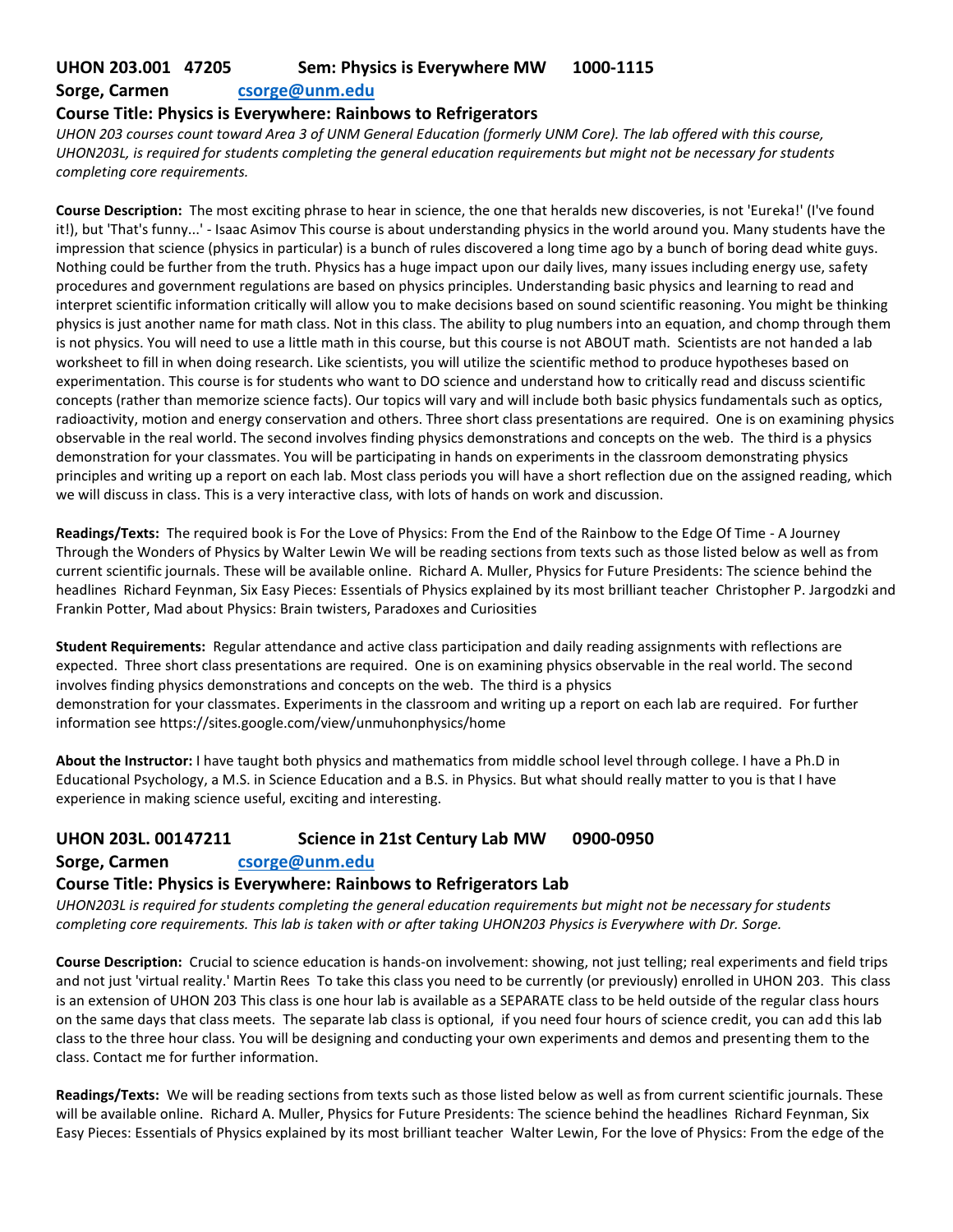Rainbow to the Edge of Time- A journey through the wonders of Physics Christopher P. Jargodzki and Frankin Potter, Mad about Physics: Brain twisters, Paradoxes and Curiosities Paul G. Hewitt, Conceptual Physics Fundamentals

**Student Requirements:** You will be participating in hands on experiments in the classroom demonstrating physics principles and writing up a report on each lab. You will also research and present a short physics demonstration. . Viewing of demonstrations impractical or unsafe for our classroom online are also required. For further information see https://sites.google.com/view/unmuhonphysics/home

**About the Instructor:** I have taught both physics and mathematics from middle school level through college. I have a Ph.D in Educational Psychology, a M.S. in Science Education and a B.S. in Physics. But what should really matter to you is that I have experience in making science useful, exciting and interesting.

# **UHON 203.002 52536 Sem: Bringing Fossils to Life TR 1230-1345**

#### **Moore, Jason [jrm@unm.edu](mailto:jrm@unm.edu)**

#### **Course Title: Science in the 21st Century: Bringing Fossils to Life**

*UHON 203 courses count toward Area 3 of UNM General Education (formerly UNM Core). There is no lab offered with this course. A*  lab is required for students completing the general education requirements but might not be necessary for students completing core *requirements. Please see an advisor if you have questions regarding the Area 3 requirements.*

**Course Description:** The Earth formed around 4.5 billion years ago and the first, albeit somewhat controversial, evidence for life is found only 600 million years later! Living organisms have, therefore, been present for 85% of the history of the Earth and have shaped the planet in a myriad of different ways as life has evolved. Incremental, frequently infinitesimal changes in morphology over inconceivably long time periods have produced the millions of species that we see interacting around us today. Fortuitous confluences of geological forces have led to the preservation of evidence of past life for millions, and in some cases billions of years.

In this course we will get hands on with the fossil record to investigate: how life has changed during its 3.8 billion year history, from individual organisms to entire ecosystems; the processes that can lead to the preservation of organic remains over geological time periods; and many of the ways in which we can make inferences about biological processes from the limited, often biased information preserved in the fossil record. You will then apply those skills exactly as a palaeontologist would to address a question that currently has no answer. I hope this course will provide you with a firm foundation of tools and knowledge that you will be able to use to find the answers to any questions you might have about the history of life, and to discuss and reconcile many of the complexities inherent to understanding organisms for which there are no modern representatives.

**Readings/Texts:** Readings will be a selection of primary scientific research papers that will be provided via Learn, or that you will find yourselves to support the questions you will be asking in class.

**Student Requirements:** The first 4-5 weeks of class will be composed of example exercises illustrating the approaches that palaeontologists take to analyzing ancient ecosystems and understanding the preservation of fossils. During the remainder of class, you will apply these techniques to address a genuine research question that you have developed. You will collect the data, analyse the results, and argue the conclusions both in a presentation to the class, and in a formal scientific paper.

**About the Instructor:** Dr. Moore received his Ph.D. from the University of Cambridge, where he studied palaeontology. He studies how vertebrate ecosystems change through time in response to climate, disaster, or biological perturbation. He is fascinated by the power and simplicity of the evolutionary process that underpins not only his research, but also everything that we can observe about living systems on Earth and beyond!

# **UHON 204.001 52537 Sem: Understanding Social Chng TR 1400-1515 Walsh-Dilley, Marygol[dmarygoldwd@unm.edu](mailto:marygoldwd@unm.edu)**

# **Course Title: Individual & Collective: Understanding Social Change**

*UHON 204 courses count toward Area 4 of UNM General Education (formerly UNM Core)*

**Course Description:** This course is an interdisciplinary introduction to the social and behavioral sciences, with a particular focus on theories about society and social change. With rapid technological change and the flow of information, goods and people across the globe, our society is changing fast. How do we, as individuals, fit into this rapidly changing society? How do people come together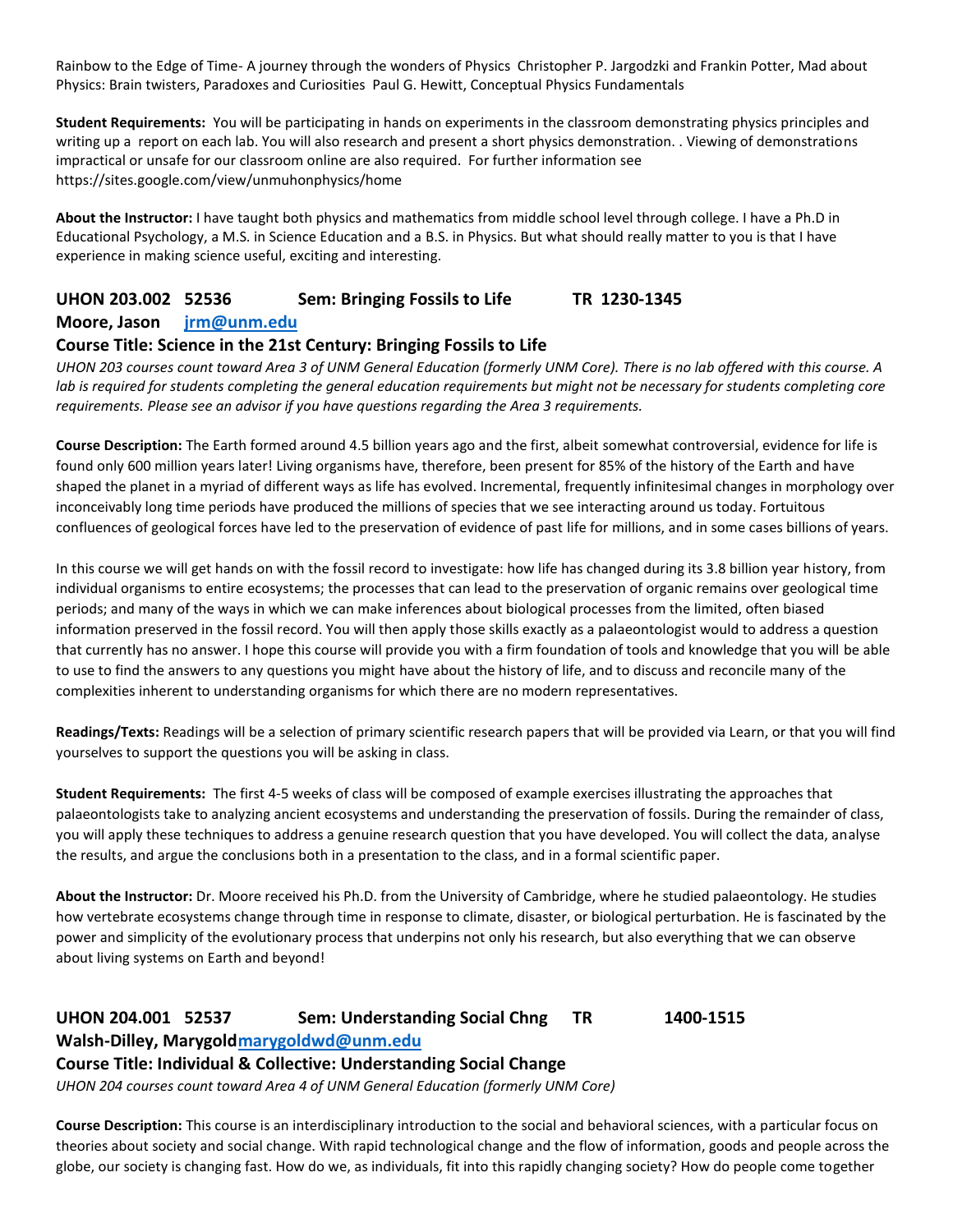and make collective meaning within the context of perpetual transformation? How can we make sense of what is happening all around us?

These questions echo similar inquiries made during another period of rapid social and technological change. The industrial and political revolutions and the related social and economic transformation of the 19<sup>th</sup> and early 20<sup>th</sup> centuries prompted new questions and concerns. This led to the emergence of a new "science of society", in which scholars and laypeople tried to build new forms of knowledge to better understand their increasingly precarious world. We will study some of the principal and most enduring theories of modern society in order to build a toolbox of ideas and concepts with which we can better understand our own contemporary social world.

#### **Course Objectives:**

- Examine how the social sciences emerged and how they have shifted over time;
- Use social theory to better understand the world around us;
- Examine current events and understand how they reflect the broader social context, institutions, and hierarchies of our time;
- Develop critical reading skills and strategies;
- Build critical thinking skills by developing our sociological imaginations;
- Practice and improve oral and written communication skills, particularly expressing critical thinking and analytical reasoning.

#### **Readings/Texts:**

Students in this class will read primary and secondary texts compiled in a Course Reader. This will be supplemented with podcasts about the ideas and theorists we read. Students will also pay close attention to current events and news from reputable outlets.

#### **Student Requirements:**

- 1) Regular attendance and participation;
- 2) Current Events presentations;
- 3) Two short essays;
- 4) One longer essay applying ideas from class to a current event/social issue of your own choosing;
- 5) Persuasive letter about your social issue to someone in power to address it.

#### **About the Instructor:**

Marygold Walsh-Dilley is an interdisciplinary social scientist in the Honors College. She holds a PhD in Development Sociology, an MS in Applied Economics, and a BA in International & Comparative Policy Studies and Economics.

**UHON 204.002 38753 Sem: Indiv in Conflict W-Coll TR 1530-1645 Johnson, Lizabeth [lizjohnson@unm.edu](mailto:lizjohnson@unm.edu) Course Title: The Individual and the Collective: Individuals in Conflict With the Collective**

*UHON 204 courses count toward Area 4 of UNM General Education (formerly UNM Core)*

**Course Description:** "I like it when a flower or a little tuft of grass grows through a crack in the concrete. It's so f\*\*\*\*\*' heroic." George Carlin

Carlin's description of the flower or tuft of grass growing through a crack in the concrete can be read as a metaphor for individuals who have, throughout much of human history, found their desires, needs, and actions subordinated to the needs or demands of the collective, whether that collective is defined as the individual's family, political or religious community, or socio-economic class. As much as the flower or tuft of grass may want to reach out to the sunlight and grow, the concrete serves to hinder that growth. Similarly, as much as an individual, male or female, may wish to strive for personal development, collective institutions often function to hinder that development or even prevent it entirely. In much of pre-modern society, collective structures and institutions such as gender roles, politico-military authorities, and concepts of racial inequality limited the ability of individuals to pursue their own goals, regardless of whether those goals had the aim of contributing to the greater good of the collective itself or the good of the individual alone. Beginning in the 19<sup>th</sup> century, however, as philosophers, political and social scientists, and even poets began to discuss the merits of individuality, individualism came to be viewed in a positive light in the Western world, largely because of a growing emphasis on democratic political institutions and legal and social equality. In this class, we'll examine the ways in which the collective has traditionally functioned, and in some societies still does function, to hinder individualism. We'll also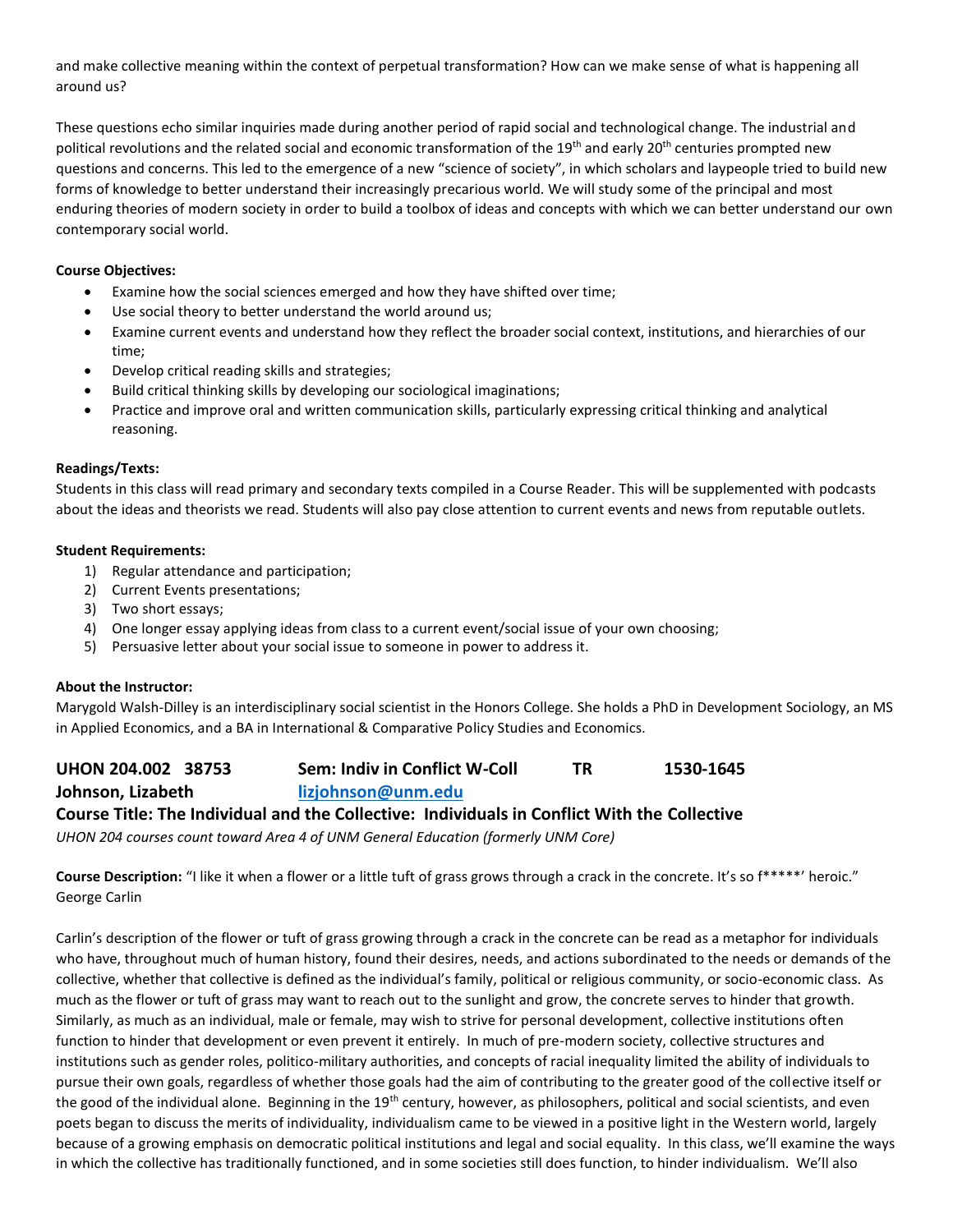examine individuals who have, like George Carlin's flower or tuft of grass growing through a crack in concrete, broken through the barriers placed in their way by collective structures and institutions and gone on to be regarded as heroes or, in some cases, villains.

#### **Readings/Texts:**

Frederick Douglass, *Narrative of the Life of Frederick Douglass*. New York: Dover Thrift Editions, 1995. ISBN 978-0486284996. Charles Alexander Eastman, *From the Deep Woods to Civilization*. Mineola, New York: Dover Publications, 2003. ISBN 978- 0486430881.

Christopher R. Browning. *Ordinary Men: Reserve Police Battalion 101 and the Final Solution in Poland*. New York: Harper Perennial, reprint ed. 1998. ISBN 978-0060995065.

Jasvinder Sanghera, *Shame*. London: Hodder & Stoughton, 2007. ISBN 978-0340924624.

William Souder, *On A Farther Shore: The Life and Legacy of Rachel Carson, Author of Silent Spring*. New York: Broadway Books, 2013. ISBN 978-0307462213.

#### **Student Requirements:**

Active participation in discussions

Leadership of one discussion session, including providing a list of discussion topics/questions

Two 5-page papers focusing on different individuals in conflict with their collective. Rewrites of these papers are encouraged. One 10-page research paper that will focus on the structures and institutions collectives use to hinder or support individuality and individualism. This paper may draw from material presented in the two 5-page biographical papers. An oral presentation on the research paper

**About the Instructor:** Dr. Lizabeth Johnson has a B.S. in Biology and a Ph.D. in Medieval History. This course evolved out of her interest in how individuals throughout history have clashed with various collectives, whether social, cultural, or political. In this course, we'll examine individuals who were able to pursue individualistic actions with the support of their collective as well as those whose individualistic actions were condemned and punished by their collective.

# **UHON 204.003 52538 Sem: Keeping the Peace T 1730-2000 Carey, Andrew [acarey1@unm.edu](mailto:acarey1@unm.edu)**

#### **Course Title: INDIVIDUAL AND THE COLLECTIVE: KEEPING THE PEACE**

*UHON 204 courses count toward Area 4 of UNM General Education (formerly UNM Core)*

**Course Description:** Conflicts occur in all societies large and small, and all societies have customs for resolving disputes and keeping the peace. This course combines Anthropology, Political Science, and Criminal Justice, to examine social control and conflict resolution in different societies around the world. We will explore how the members of different societies are organized politically, how they make decisions collectively, and how this affects how people deal with conflict. Through articles, literature, video, and film, we will discover how cultures and societies define different types of crimes and reveal what kinds of tools they use to resolve conflicts. This will involve exploring transgressions from the use of foul language in an inappropriate context to the most serious crimes of murder, apartheid, and even genocide. We will explore the variety of tools people employ to resolve conflicts, from the ritual apology of giving flowers after a romantic tiff to the ultimate resolution of banishment and the death penalty. The class will discuss the difference between punitive and restorative justice, and we will also delve into the consequences of conflicts that go unresolved.

Finally, we will explore when societies resort to personal contests to resolve differences. From the song duels of the Inuit, medieval trial by combat, sword duels in Europe and Japan, to gun fights in the old west, personal combat has often been used as a method of resolving disputes. We will analyze when and how such personal contests are used to settle differences between individuals and why such personal contests are no longer used to resolve differences in American society today. The instructor is a registered fencing coach with the United States Fencing Association and students in the class will learn the basics of fencing and will be able to fight mock sword duels at the end of the class.

#### **Readings/Texts:**

Christopher Boehm, Hierarchy in the Forest (chapters 3-5) Holly Peters Golden, Azande Witchcraft and Oracles in Africa Pamela Barsh, Blood Feud and State Control Mark Twain, Dueling Krystal Watson, Song Duels: Conflict as Positive Force Kimberley Brownlee, Retributive, Restorative, and Ritualistic Justice,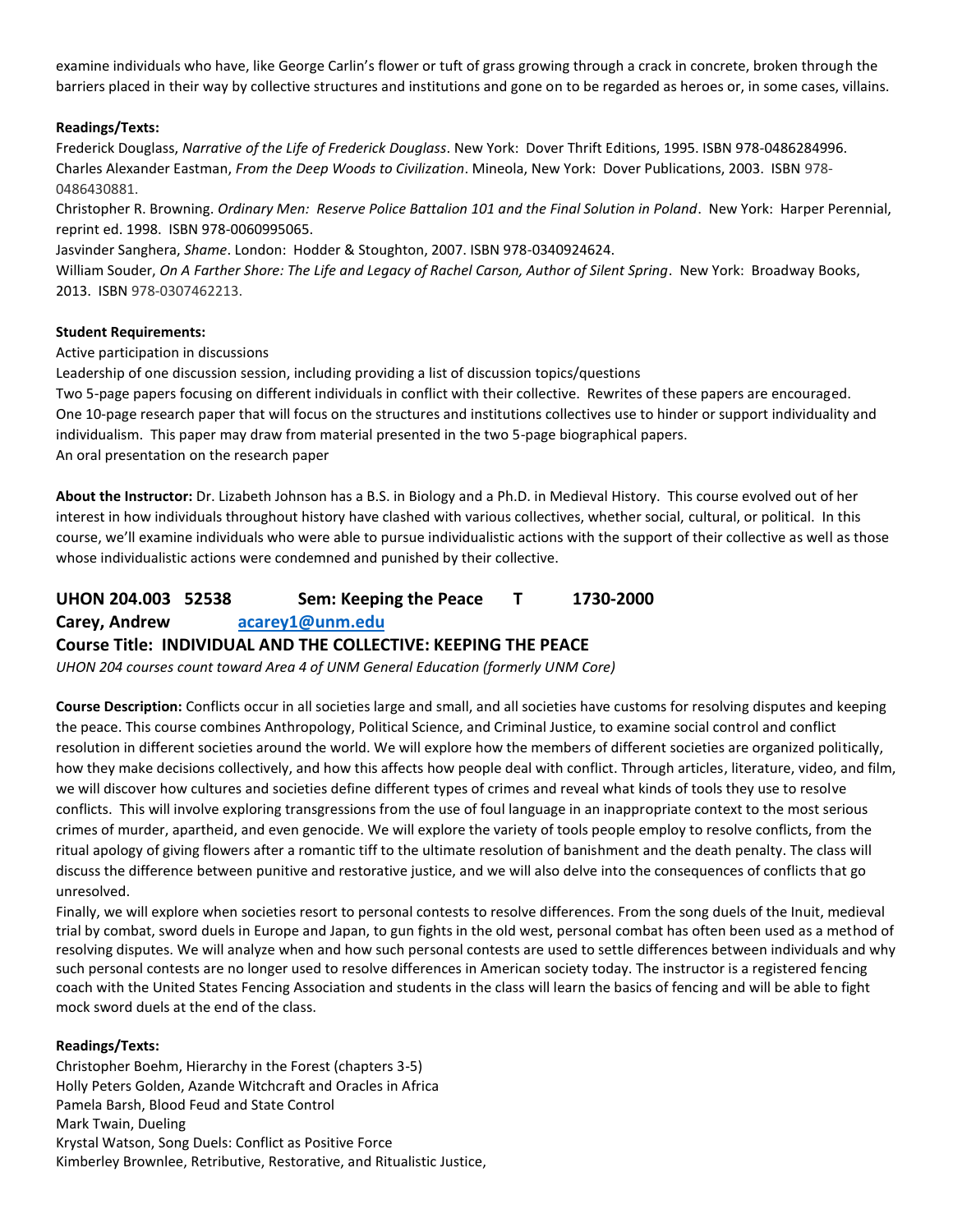Shad Maruna, Re-entry as Rite of Passage Njal's Saga (excerpts) George Grinnell, The Cheyenne Indians (excerpt) James Gibbs, The Kpelle Moot: A therapeutic model for informal settlement of disputes Song Fa Xiaxian, "Who will find the defendant if he stays with his sheep?" Justice in Rural China

Heather Timmons and Sruthi Gottipati "Rape incites women to fight culture in India Esther Macner, What Powers, if any, are assigned to Rabbinic Courts in American Civil Law? [Antjie Krog,](http://www.amazon.com/Antjie-Krog/e/B001JS06SI/ref=dp_byline_cont_book_1) Country of My Skull: Guilt, Sorrow, and the Limits of Forgiveness in the New South Africa. Thomas Hauschildt, Gacaca courts and Restorative Justice in Rwanda

**Film/Video**: Frontline: Ghosts of Rwanda The Axe Fight Behind the Sun (Brazil) The Cows of Dolo Ken Paye (Liberia)

**Student Requirements:** Students will read and discuss the articles and films presented in class each week. Each student will read and review three articles over the course of the semester and complete a research project. For each article, they will write a two page paper describing how that culture's customs work for those people compared to how their families customs work for them. The project involves doing library research, summarizing the data collected, and presenting the results in a class presentation, and a final essay and necessary attachments. Your project will involve three components. Component #1 is student research this will involve three assignments: 1) Library assignment, 2) List of 4 possible sources, 3) 2 page review of one source. Component #2 will be your final presentation. Component #3 will be your final essay. Grading on the final paper is based on content, format and style.

**About the Instructor:** Dr. Carey is a Lecturer at UNM-Valencia and a registered fencing coach in the U.S. Fencing Association. He teaches courses in all fields of Anthropology. He earned his Masters degree with a focus on cultural anthropology from the University of Nevada, Reno studying tribal policing in Nevada. He earned his Doctorate degree from the University of New Mexico with his study of the concept of tribal sovereignty in the United States. He is very interested in the relations between national governments and indigenous peoples in the United States and around the world.

**UHON 205.005 52539 Sem: Tolkien Art, Myths & Srcs TR 1100-1215 Donovan, Leslie [ldonovan@unm.edu](mailto:ldonovan@unm.edu)**

#### **Course Title: Tolkien's Art, Myths & Sources**

*[Video Link for more information](file://///unmcifs.unm.edu/HC/Shared/Academic%20Advisor/SCHEDULING/SP20/Preview%20Night%20video/Tolkien)*

*UHON 205 courses count toward Area 5 of UNM General Education (formerly UNM Core)*

**Course Description:** Vastly popular, immensely learned, and profoundly spiritual, J.R.R. Tolkien's epic trilogy *The Lord of Rings* has spawned a 1970s cult following as well as a 21st-century blockbuster film trilogy. Nevertheless, Tolkien's books have remained literary classics as well as foundational texts in the genre of modern fantasy. In recent years, national and international surveys even identified Tolkien as the most popular or influential writer of the 20th century. Yet, while millions have enjoyed and treasured *The Lord of Rings* and its precursor *The Hobbit*, few readers seriously study the art, myths, historical and literary sources that form the background for Tolkien's Middle-earth fiction. In this course, we will survey not only Tolkien's own works of art and literature, but also the mythic constructs that underlie his epic vision. While hard-working newbies to Tolkien are very welcome in this class, newcomers should be advised that this course expects at least a strong, basic knowledge of Tolkien's primary literary works. All students are strongly advised to read Tolkien's *The Hobbit* and *The Lord of Rings* in their entirety (read the books, don't just watch the films!) before the first day of class.

#### **Readings/Texts:**

*Beowulf* Wayne Hammond and Christina Scull, *J.R.R. Tolkien: Artist and Illustrator* J.R.R. Tolkien, *The Hobbit* J.R.R. Tolkien, *The Lord of the Rings* J.R.R. Tolkien, *A Tolkien Reader* J.R.R. Tolkien, *The Silmarillion* J.R.R. Tolkien, trans. *Sir Gawain and the Green Knight, Pearl, and Sir Orfeo*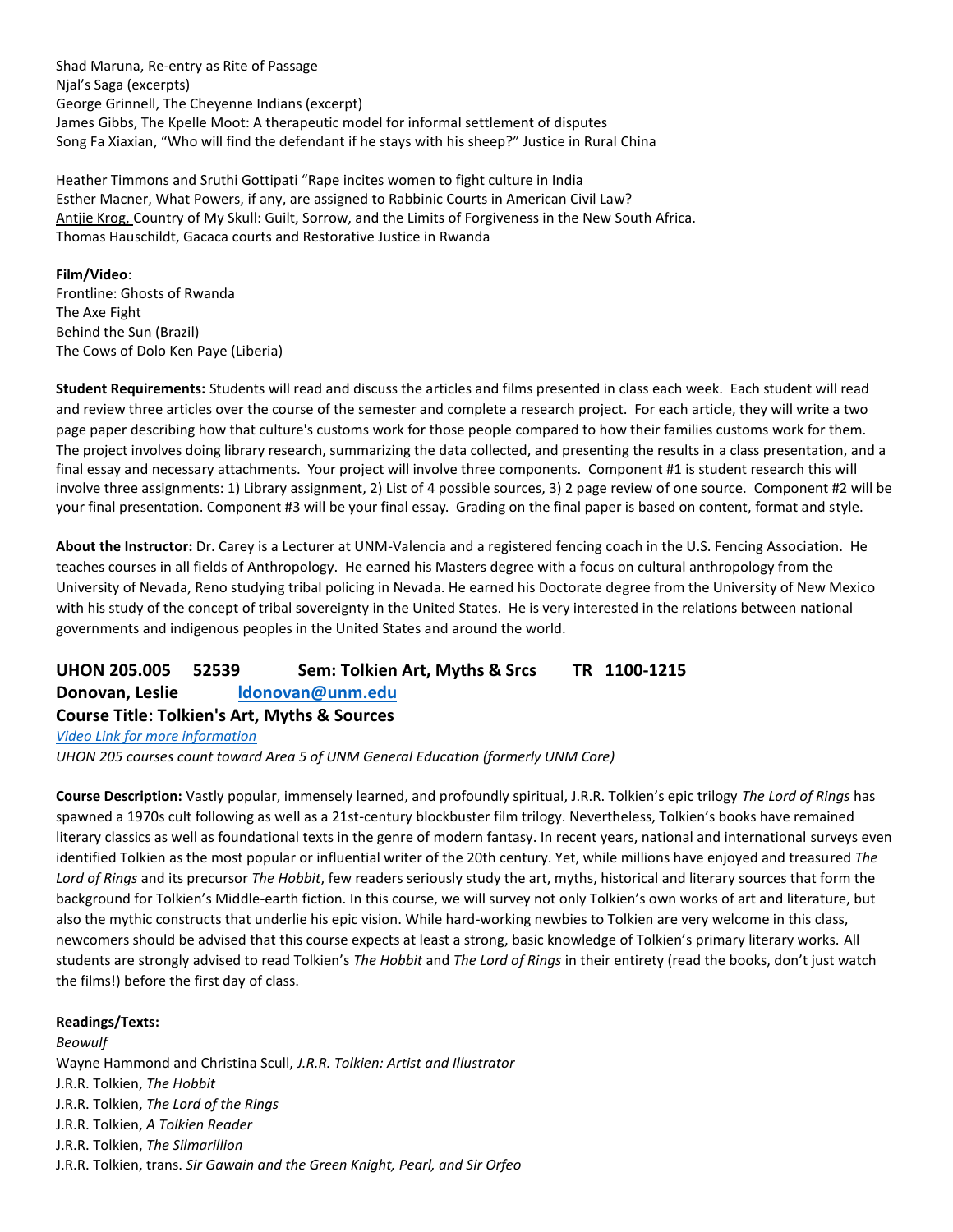Sturluson, Snorri. *The Prose Edda*. Trans. Jesse Byock

**Student Requirements:** 1 multimedia research project, weekly blog discussion (2 postings each week); 1 analytic paper; 1 creative research project; 1 final portfolio (10-15 new pages); attendance and active class participation.

**About the Instructor:** Leslie Donovan is a tenured professor in the Honors College. She earned her B.A. in Creative Writing and M.A. in English from UNM and her Ph.D. in Medieval Literature from the University of Washington. Her publications include studies of J. R. R. Tolkien, *Beowulf*, Anglo-Saxon women saints, and Honors teaching. She has earned multiple awards for outstanding teaching, including UNM's Presidential Teaching Fellow award.

| UHON 205.006 52540                       | <b>Sem: Atomic Bomb Culture</b> | ΤR | 0800-0915 |
|------------------------------------------|---------------------------------|----|-----------|
| Gomez, Myrriah                           | myrriahg@unm.edu                |    |           |
| <b>Course Title: Atomic Bomb Culture</b> |                                 |    |           |

*UHON 205 courses count toward Area 5 of UNM General Education (formerly UNM Core)*

**Course Description:** The atomic bomb exploded into popular culture soon after the U.S. decimated Hiroshima and Nagasaki with Little Boy and Fat Man. During the Cold War, global citizens were terrified of a nuclear holocaust, but those fears slowly deescalated as the atomic bomb began to symbolize more than death and destruction. The mushroom cloud began popping up everywhere as a "cool" symbol, and people detached the symbol from its meaning. As fictional representations of the atomic bomb became popular, communities of color commonly became the subject of these fictional accounts. In this course we will interpret, analyze, and evaluate cultural production that evolved alongside the atomic bomb paying close attention to how Chicanx, Native American, and African American peoples, especially, are represented in such works. Students will improve their reading, writing, and research skills by evaluating the nuclear age in a humanities framework. Not only will we examine literary, visual, and performance pieces, but also we will study government documents and declassified government materials along the more popular works.

# **UHON 205.007 52541 Sem: When Poe Talks to Freud TR 0930-1045 Faubion, Sandria [sanren@unm.edu](mailto:sanren@unm.edu)**

**Course Title: When Poe Talks to Freud: The Nineteenth-Century Gothic and Theories of Horror**

*UHON 205 courses count toward Area 5 of UNM General Education (formerly UNM Core)*

**Course Description:** Ever wonder why we shudder when we see our own blood? Or why the dark seems full of demons—even when we know it isn't—and why we feel they are coming for us? This seminar sets out to explore these questions by considering nineteenth-century gothic narratives against the history of theories of horror drawn from philosophy, aesthetics, and psychology. Thinkers from the last 275 years, including Edmund Burke, Sigmund Freud, and Julia Kristeva will provide a context for our reading of horror tales as we try to understand how such tales endeavor to terrify us. We will also look at key developments in the culture of the nineteenth century (notably, colonization, "race" theory, gender roles, and evolution) to help us understand how those events participated in the development of horror narratives. Ultimately, our goal this semester will be to dissect the illicit pleasure of the horror story to understand how nineteenth-century Anglo-Americans translated their desires and anxieties about their changing world into literary texts. For further information, please contact Dr. Renée Faubion at sanren@unm.edu

**Readings/Texts:** Charlotte Brontë, *Jane Eyre*; Oscar Wilde, *The Picture of Dorian Gray*; Bram Stoker, *Dracula*; J. Sheridan Le Fanu, *Carmilla*; short stories by Edgar Allan Poe and Charlotte Perkins Gilman; and a selection of sources discussing theories of terror

**Student Requirements:** Two 1250-word essays; a research project culminating in a final paper or a non-traditional element, such as a short story; strong attendance and thoughtful, consistent participation in class

**About the Instructor:** After receiving degrees in Russian from Trinity University and the University of Kansas, Renée Faubion earned a second M.A. and a Ph.D. in English at UNM. She is particularly interested in how cultures use literature to construct knowledge and notions of truth. Renée has published on H.D. and Tim O'Brien and has won four awards for excellence in teaching.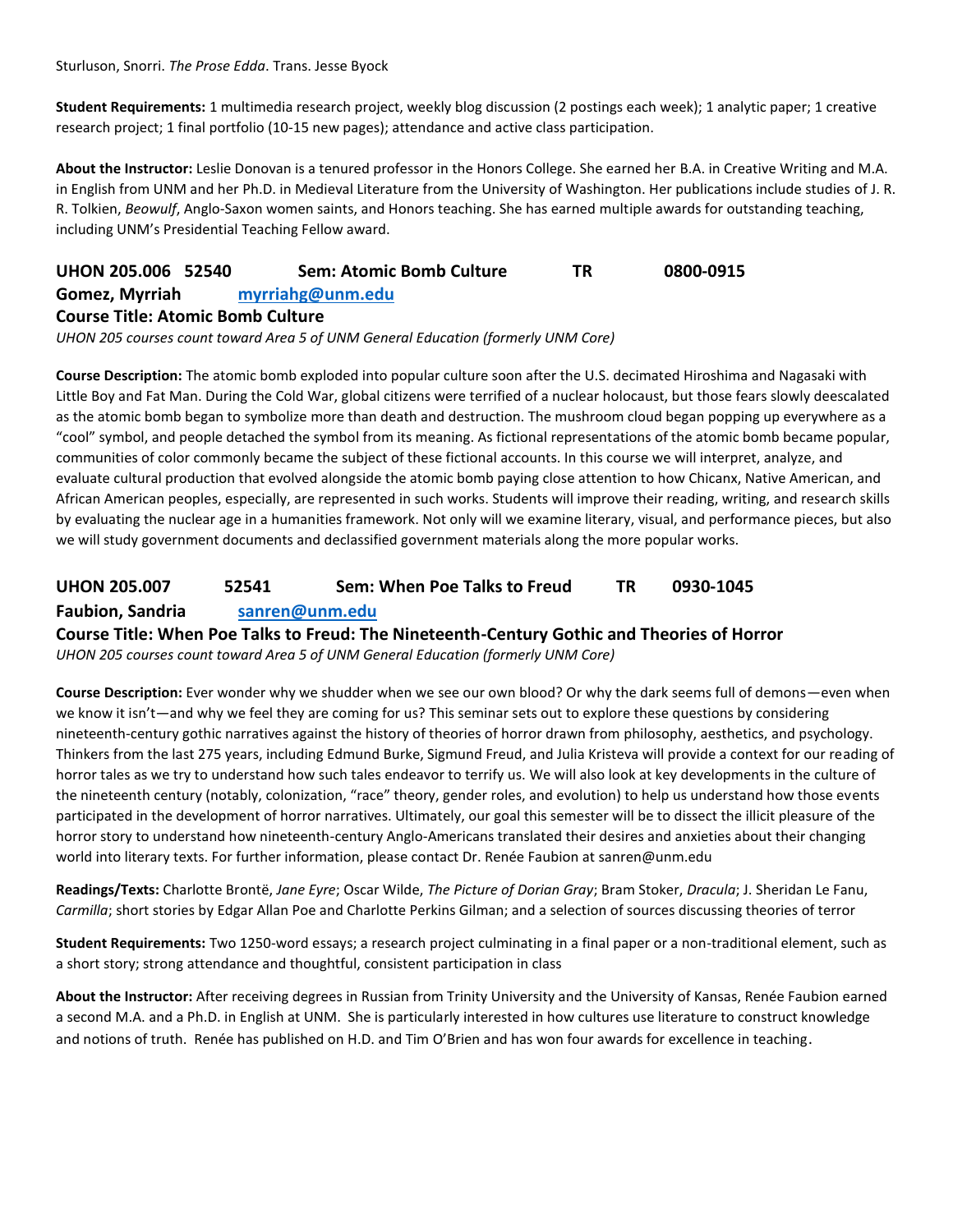# **UHON 207.004 52542 Sem: Social XFORM through Art TR 1100-1215**

# **UHON 207.005 52543 Sem: Social XFORM through Art TR 1400-1515**

**Jacobs, Megan [mejacobs@unm.edu](mailto:mejacobs@unm.edu)**

#### **Course Title: Fine Art as Global Perspective: Social Transformation through Art**

*UHON 207 courses count toward Area 7 of UNM General Education (formerly UNM Core)*

**Course Description:** Art can reflect and can alter the historical, social and political framework in which it was created. We will investigate how art has been used as a tool to transform cultural perspectives, alter policies, and prompt social change from the 1900s to today. The Industrial Revolution, Great Depression, Civil Rights movement and Women's Liberation movements have had a direct impact on seminal artists and their methods of expression and artists have resisted, protested, and supported shifts. Social photographers such as Jacob Riis and Lewis Hine who advocated for child labor rights critiqued industrialization. Dorothea Lange and Walker Evans were part of the photography group in the Farm Security Administration (FSA) and who documented the lives of American farmers. These images educated Americans and led to policy changes: aid for farmers during the Great Depression. The Civil Rights and Women's Liberation movements called into question the "body" and artists created entirely new methods of expression, such as performance art, to explore and support this new idea. We will also explore a range of contemporary artists whose methodologies, materials and approach challenge cultural norms. JR, Ai Wei Wei, Vik Muniz, Yolanda Dominguez, Alfredo Jaar, and Krzysztof Wodiczko use mixed-media, installation, photography, and performance to confront economic systems, media representations, sexism, and censorship. Students will evaluate these contemporary artists use of materials and media to further their concepts. Once a foundation of knowledge has been laid, we will turn our attention to the creative process through an investigation of materials and practices. Students will research their communities and develop a series of solo and collective creative projects that promote social transformation in their communities!

**Readings/Texts:** Excerpts of readings from the following sources will be made available digitally on the course website. • Berger, John. Ways of Seeing. Penguin, 1990. • Boyd, Andrew and Dave Oswald Mitchell. Beautiful Trouble: A Toolbox for Revolution. OR Books, 2016. • Freeland, Cynthia. But, Is it Art?: An Introduction to Art Theory. Oxford University Press, 2002. • JR, Nato Thompson and Joseph Remnant. JR: Can Art Change the World?. Phaidon, 2015. • Mesch, Claudia. Art and Politics: A Small History of Art for Social Change Since 1945. I. B. Tauris, 2013. • Rushdie, Salman, Imaginary Homelands. Granta Books, 1991. [p. 87-106]. • Thompson, Nato. Living as Form: Socially Engaged Art from 1991-2011. MIT Press, 2012.

**Student Requirements:** o 2 creative projects o 1 creative exercise o Argumentative Paper (5-7 pages) o Oral Presentation

**About the Instructor:** Megan Jacobs teaching interests include fine art, design (infographics and data visualization), aesthetics, material culture, and cultural preservation through new media.

# **UHON 207.006 52544 Sem: Musical Theatre in Amer TR 0800-0915**

**Szasz, Maria [deschild@unm.edu](mailto:deschild@unm.edu)**

# **Course Title: Fine Arts as Global Perspective: Musical Theatre in America**

*UHON 207 courses count toward Area 7 of UNM General Education (formerly UNM Core)*

**Course Description:** "The Broadway musical has always reflected different social and political forces—patriotism, skepticism, commercial consumption, escapism, revolt and globalization. The musical defines our culture and is, in turn, defined by it."--Michael Kantor and Laurence Maslon, *Broadway: The American Musical*

Fine Arts as Global Perspective: Musical Theatre in America will carefully consider one of America's unique contributions to the fine arts. We will read, listen to, and watch excerpts from the most revolutionary musicals from 1904-2004, concentrating primarily on American works. The class will extensively discuss the background and major accomplishments of the twentieth and twenty-first century's most significant musical theatre composers, lyricists, writers, actors, dancers, choreographers, directors, designers, and producers.

This class is, first and foremost, interdisciplinary. We will frequently discuss how the disciplines of theatre and history interact and co-exist. For instance, what do musicals say about American history? *South Pacific* suggests that American racism "has to be carefully taught"; *Hair* defiantly and poignantly protests the Vietnam War; *Guys and Dolls* celebrates American energy, drive and spirit. Our discussions will pay special attention to the ways musicals engage and respond to the major historical, political and social issues of their day.

We begin in the early years of the twentieth century, with the charismatic "song and dance man" George M. Cohan, whose upbeat,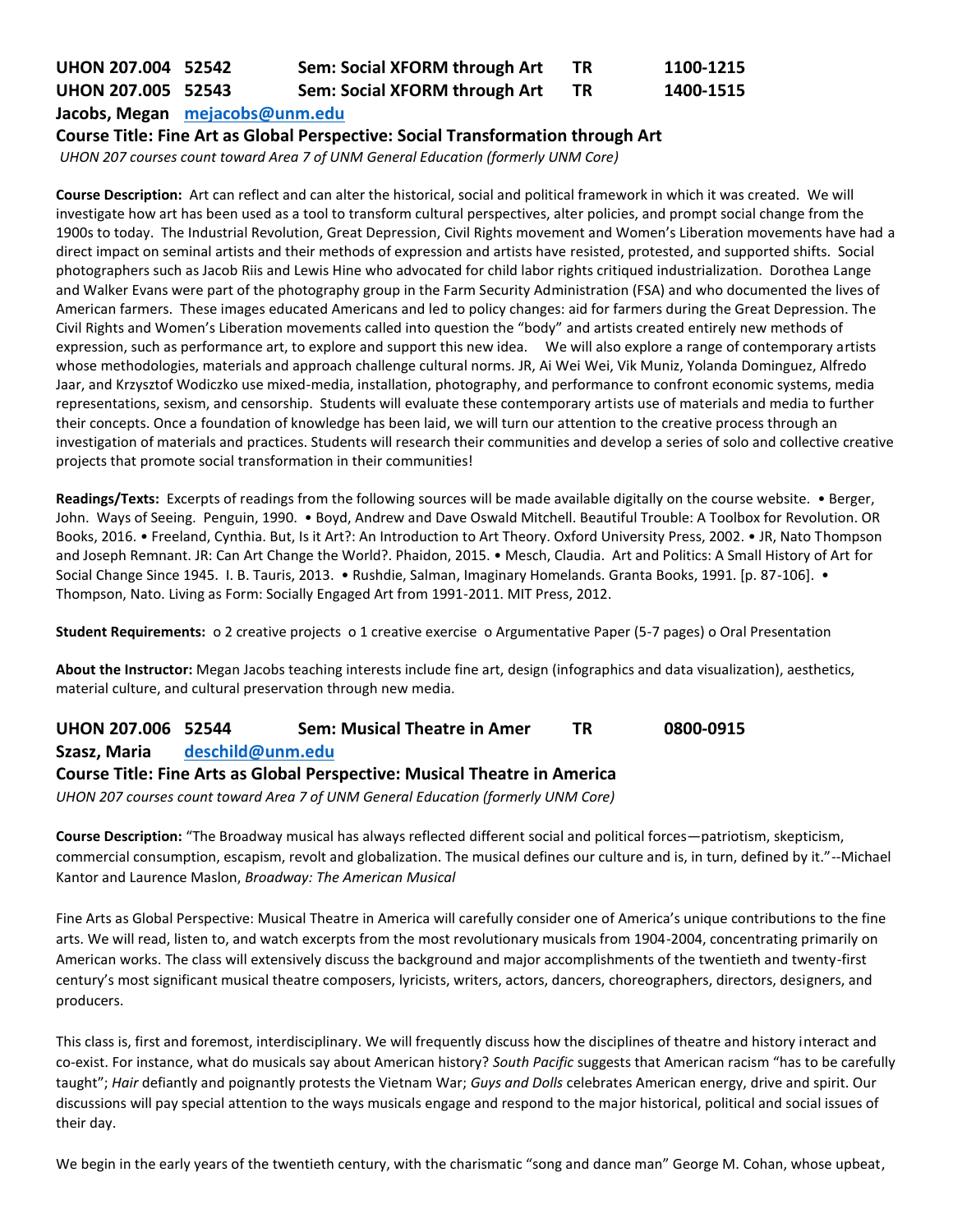sassy songs and heroes in *Little Johnny Jones* (1904) and *George Washington, Jr*. (1906) jump-started American musical comedy. Through *Oklahoma!* (1943), *South Pacific* (1949), and *West Side Story* (1957), we explore what made the "Golden Age" of American musical theatre so rich, creative, and admired. In the 1960s-1970s, we determine why both the form and content of musicals radically changed, with the bold introduction of "rock musicals" such as *Hair* (1967) and "concept musicals" such as *Company* (1970) and *A Chorus Line* (1975). In the 1980s-1990s, we focus on the "British Revolution," with the arrival of the "megamusicals" Cats (1982), *Les Misérables* (1987), *The Phantom of the Opera* (1988), and *Miss Saigon* (1991). We conclude by examining the most recent developments in musical theatre that invigorate theatergoers, such as *Wicked* (2003), *Memphis* (2009), *Million Dollar Quartet* (2010), *Spiderman: Turn Off the Dark* (2011), *The Book of Mormon* (2011), *Once* (2012) and *Hamilton* (2015). Our primary goal is to reach an understanding and appreciation of this eclectic, vibrant, innovative form of theatre that entertains and challenges audiences worldwide.

#### **Readings/Texts:**

George M. Cohan, *Little Johnny Jones* (1904) Oscar Hammerstein II and Jerome Kern, *Show Boat* (1927) Oscar Hammerstein II and Richard Rodgers, *Oklahoma!* (1943) and *South Pacific* (1949) Fred Saidy, E. Y. Harburg, and Burton Lane, *Finian's Rainbow* (1947) Frank Losser and Abe Burrows, *Guys and Dolls* (1950) Leonard Bernstein, Arthur Laurents and Stephen Sondheim, *West Side Story* (1957) Gerome Ragni, James Rado and Galt MacDermot, *Hair* (1967) Stephen Sondheim and George Furth, *Company* (1970) James Kirkwood, Nicholas Dante, Marvin Hamlisch and Edward Kleban, *A Chorus Line* (1975) Claude-Michel Schönberg and Alain Boublil, *Les Misérables* (1987) Claude-Michel Schönberg and Alain Boublil, *Miss Saigon* (1991) Jonathan Larson, *Rent* (1996) Lin-Manuel Miranda, *Hamilton* (2015)

**Student Requirements:** Reliable attendance and consistent, thoughtful contributions to class discussions; two 2-3 page response papers; a group project: a sixty minute oral presentation on a musical theatre show, composer, lyricist, writer, performer, designer, director, choreographer, and/or producer; a one page proposal for a research paper; a ten minute conference with the instructor on the research paper topic; a final draft of a six to eight page research paper.

**About the Instructor:** Maria Szasz received her MA in Theatre Education from Emerson College and her PhD in English Literature from UNM, where she specialized in Drama and Irish Literature. Her love for musical theatre began with her discovery of the little known musical comedy *The Robber Bridegroom*.

# **UHON 207.007 52545 Sem: Color Disobedience T 1730-2000**

#### **Curreri, Amanda [acurreri@unm.edu](mailto:acurreri@unm.edu)**

#### **Course Title: Fine Arts as Global Perspective: Color Disobedience**

*UHON 207 courses count toward Area 7 of UNM General Education (formerly UNM Core)*

**Course Description:** Communicating beyond the strictly representational, color speaks to cultural codes both public and private. In this course we will investigate color systems, racism as a color-construct, the phenomenology of color, and the capacity of color to exceed definition and cross boundaries. Think of this course as a Color Theory redux in which we will collectively research the sociopolitical histories of color across cultures, within and beyond the realm of art. Grounded in Julia Kristeva's feminist semiotics of color and Fred Moten's recent writings on radical blackness, this course will investigate color as a construction and a communicative language. Art will be considered for its role in identifying and proposing new forms of freedoms.

The course includes critical discussion of color theory, art practices and histories, as well as the larger socio-political context of art and democracy. Expect a semester that challenges and supports you across a range of access points and methodologies. We will visit regional institutions to conduct arts-based research. Critical readings and hands-on creative workshops will lead to two projects designed to be interpretive to each student's trajectory of research interests. Additional activities include response writing, integration of current events, and more. Students from a broad range of disciplines, not simply the fine arts, can expect to be supported and to play a role in a dynamic co-learning experience.

#### **Readings/Texts:**

Excerpts of readings from the following sources with additional topical journal articles: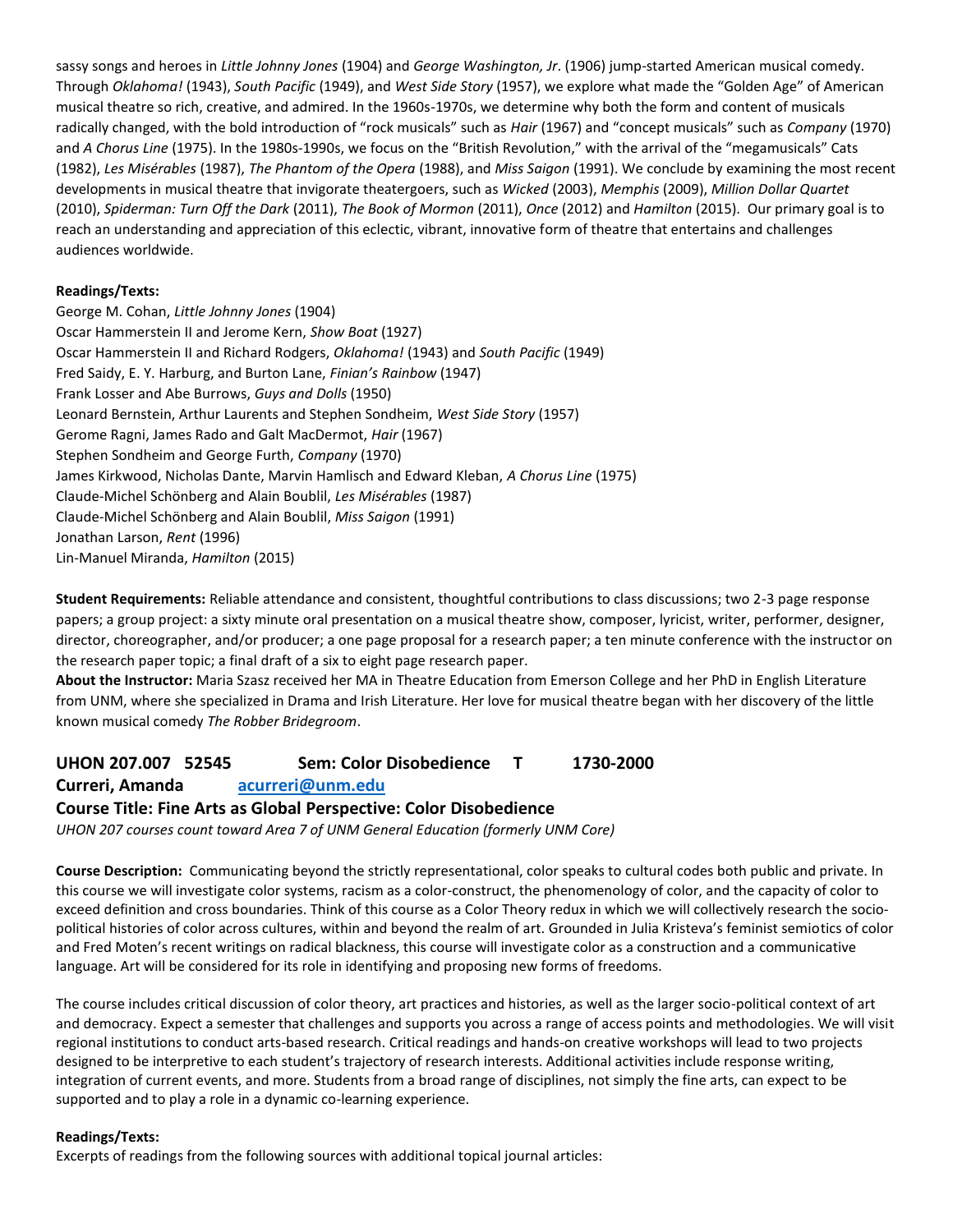*Color Theory*, edited by Maya Gomez and Vreni Michelini Castillo, Wolfman Books, 2019. *Interaction of Color*, Josef Albers, Yale University Press, 1963. *The Undercommons*, Fred Moten and Stefano Harney, Autonomedia, 2013. *The Black Unicorn: Poems*, Audre Lorde, W.W. Norton & Company, 1978. *Desire in Language: A Semiotic Approach to Literature and Art*, Julia Kristeva, Columbia University Press, 1969. *Citizen: An American Lyric*, Claudia Rankine, Greywolf Press, 2014. *Bluets*, Maggie Nelson, Wave Books, 2009. *Blue Alchemy: Stories of Indigo*, Mary Lance, (film), 2011.

#### **Student Requirements:**

Creative hands-on workshops – Indigo Dyeing and Color Studies (2) Off-Site exhibitions and artist lectures with written response papers (3) Précis for reading assignments to facilitate discussion and critical dialogue Creative presentations with written/oral components (2) Color Inquiry Journal Entries (7)

**About the Instructor:** Amanda Curreri is an artist and educator. Her work is interdisciplinary and dialogic: creating conversation between artworks, viewers, and within actual and constructed feminist, radical, and queer historiographies. Curreri holds an MFA from the California College of the Arts, a BFA from The School of the Museum of Fine Arts, Boston, and a BA from Tufts University in Sociology and Peace & Justice Studies. Curreri is represented by Romer Young Gallery in San Francisco, California.

| UHON 302.001 53802                                  |                  | Sem: Blck Demographics in the US | <b>MW</b> | 1230-1345 |
|-----------------------------------------------------|------------------|----------------------------------|-----------|-----------|
| Jivetti, Billi                                      | bjivetti@unm.edu |                                  |           |           |
| This course is cross-listed with AFST397.           |                  |                                  |           |           |
| Please contact the instructor for more information. |                  |                                  |           |           |

# **UHON 302.002 52546 Sem: Sci & Soc of Disease TR 1100-1215 Johnson, Lizabeth [lizjohnson@unm.edu](mailto:lizjohnson@unm.edu) Course Title: The Scientific and Social Aspects of Disease**

**Course Description:** Human society has a complicated relationship with disease. The earliest written accounts of contagion in human communities demonstrate that people tended to view disease as a result of divine wrath. In such cases, a cure could only be found by determining why the gods had sent the disease and how to regain divine goodwill. In addition, the earliest medical theories regarding disease tended to focus not only on possible environmental factors, but also on the sufferer's ethnic or social origin as a factor in the disease. These tendencies to view disease as the result of angering the gods and as connected to a person's ethnic or social identity continued well into the medieval period in European society. Even the growing body of medical knowledge offered by ancient and medieval physicians, again pointing largely to environmental factors, could not combat the conception of disease as divine retribution or as endemic among certain groups. These early medical theories took a giant leap forward during the Scientific Revolution, when physicians and scientists developed the tools necessary to study and understand the nature of disease vectors and developed methods to combat various diseases. This body of medical knowledge continued to grow from the 1700s onward, with the introduction of vaccines, antibiotics, and pharmaceuticals, such that entire communities or nations could benefit from efforts to eradicate, or at least control, common diseases such as smallpox, polio, and measles. Despite these developments in medical science, however, some have continued to view disease as a sign of divine wrath. Others have continued to believe that those who suffer from particular diseases suffer because of the ethnic or social group to which they belong, or even that the sufferer's biological sex or sexual preference is a key factor in their affliction. Even more recently, some have argued that the very tools that physicians use to treat or prevent diseases are the cause of other, potentially life-threatening medical conditions. These less-than-scientific and, in some cases, anti-scientific views of disease continue to be a troublesome issue even in the 21<sup>st</sup> century, complicating physicians' efforts to fight disease and perpetuating stereotypes of certain individuals and groups. In this course, we'll examine humanity's complex relationship with disease from the ancient period forward, using medical, scientific, historical, literary, and visual sources that depict both the scientific and the social view of disease.

#### **Readings/Texts:**

Steven Johnson, *The Ghost Map: the Story of London's Most Terrifying Epidemic—and How it Changed Science, Cities, and the Modern World*. New York: Riverhead Trade, reprint ed., 2007. ISBN 978-1594482694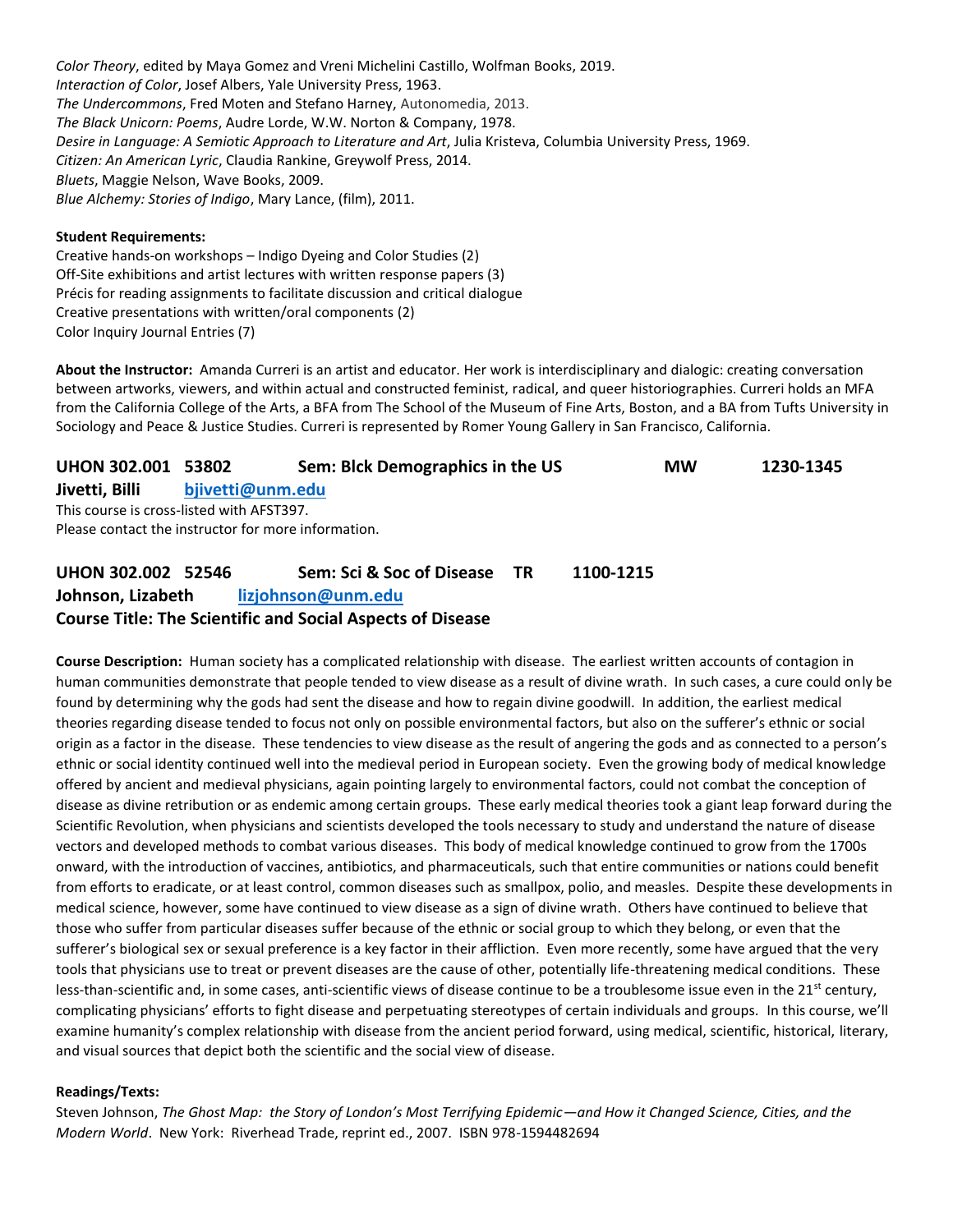James H. Jones, *Bad Blood: the Tuskegee Syphilis Experiment*, new and expanded edition. New York, London: Free Press, revised ed., 1992. ISBN 978-0029166765

David Quammen, *Ebola: the Natural and Human History of a Deadly Virus*. New York: W.W. Norton & Company, 2014. ISBN 978- 0393351552.

Sylvia Plath. *The Bell Jar*. Harper Perennial Modern Classics, 2005. ISBN 978-0060837020

#### **Student Requirements:**

Active participation in class discussions Leadership of one discussion session, including providing questions/topics for discussion Two 5-page papers on two separate readings/sets of readings in the class One 15-page research paper that will focus on disease from both a scientific and social perspective An oral presentation on the research paper, including a handout with a 250-word abstract and references for fellow students

**About the Instructor:** Dr. Lizabeth Johnson has a B.S. in Biology and a Ph.D. in Medieval History. This course is a combination of her interests in epidemic diseases and historical reactions to those diseases. In particular, some of her research in medieval European history has focused on reactions to various disease outbreaks, particularly the 14<sup>th</sup> century outbreak better known as the Black Death.

# **UHON 302.003 45088 Sem: Rewriting Romance W 1600-1830**

**Deblassie, Maria [deblassiem@unm.edu](mailto:deblassiem@unm.edu)**

#### **Course Title: Rewriting Romance**

*This course counts toward the Anderson School of Management requirement for an upper division Humanities class.*

**Course Description:** This 300-level course examines what we talk about when we talk about love, sex, and gender in popular culture. The courtship narrative is one of the oldest forms of the novel genre, dating back to the 18th century. But are our contemporary romantic narratives all that different from classics like *Pride & Prejudice*? Be it in novels, cinema, TV or general media, we just can't seem to stop talking about love.

This course explores the changing courtship narrative and rituals across various cultures, time periods, and social contexts. We will contrast the traditional marriage market—including the economic and social reasons a woman would need to marry—with often conflicting sexual and romantic desires in these narratives to understand the (often terribly unromantic) politics behind courtship.

We will likewise explore how traditional 18th- and 19th-century gender, marriage, and sexual ideologies are reinforced in our contemporary narratives—and resisted. Integral to understanding romance in modern culture is the shift away from set gender binaries toward increased gender and sexual fluidity, and the historical precedent for modern non-binary and queer identities. We will challenge the assumption that romantic narratives are traditionally for able-bodied, white, hetero, cisgender, affluent people by exploring love stories featuring LGTBQ+ identities, people of color, people with disabilities, and more. Lastly, we'll explore how advances in technology necessitate new perspectives when it comes to talking about love.

In short, this class takes the traditional concept of romantic narratives as "by, for, and about women" and spins it on its head, looking at how we attempt "rewrite romance" in popular culture.

#### **Readings/Texts:**

Shorter Texts: Aphra's Behn's "The Dissapointment" (1680) The Early of Rochester's "Imperfect Enjoyment" (1680?) Eliza Haywood's "Fantomina" (1725) Richard Van Camp's "Aliens," *Love Beyond Body Space, and Time: An Indigenous LGBT Sci-Fi Anthology* (2016) Gwen Benaway's "Transitions," *Love Beyond Body Space, and Time: An Indigenous LGBT Sci- Fi Anthology* (2016) Excerpts from the #MeToo Movement: Aziz Anzari (2017) Excerpts from various conduct manuals (1700s-present)

#### Novels: Jane Austen's *Pride & Prejudice* (1813)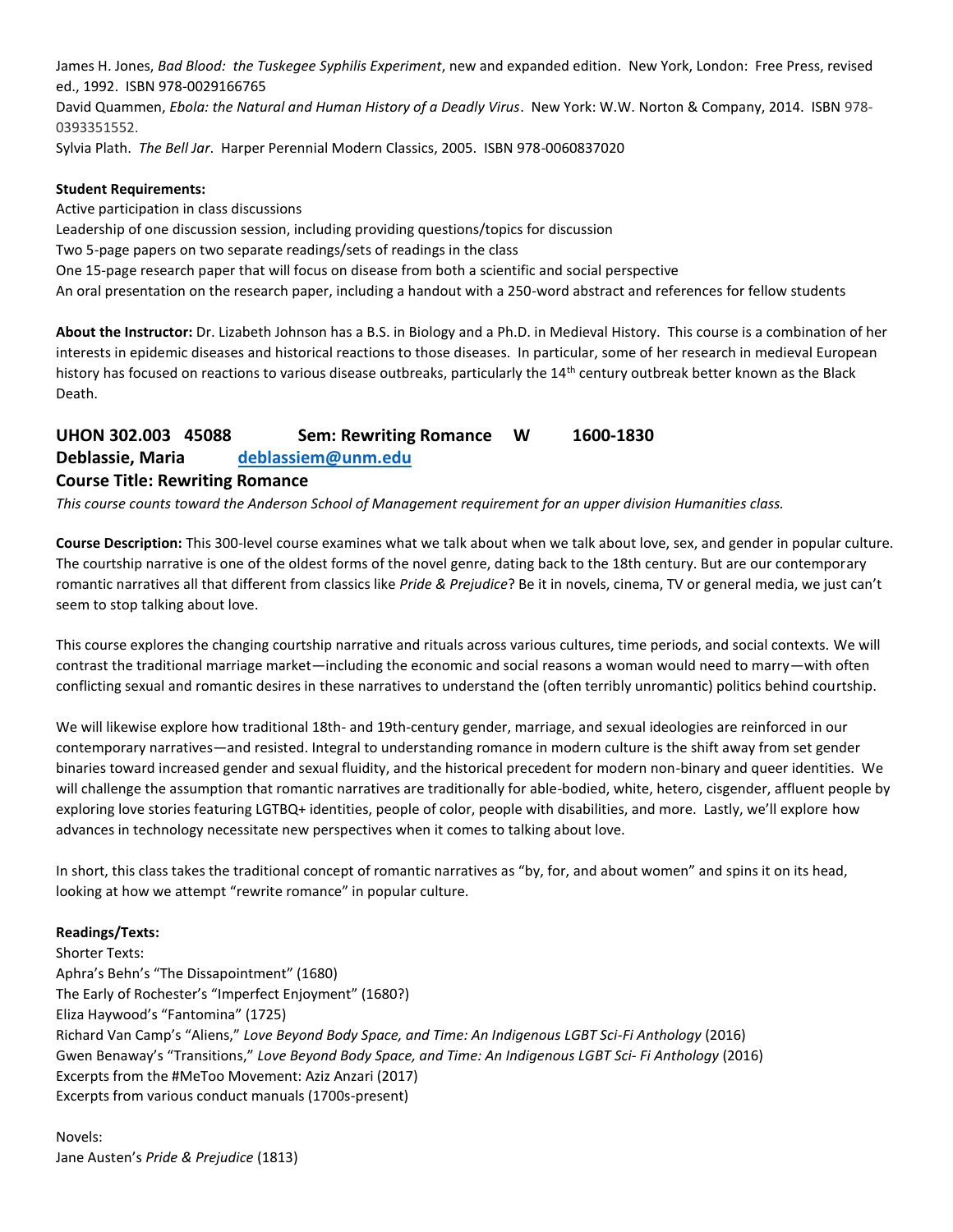Helen Hoang's *The Kiss Quotient* (2018)

Movies: *When Harry Met Sally* (1989) *To Wong Foo, Thanks for Everything! Julie Newmar* (1995) *Bride & Prejudice* (2004) *Professor Marston & the Wonder Women* (2017) *Nappily Ever After* (2018) *Book Club* (2018)

TV Shows/Shorter Flims: *Sex & the City*, "Sex & the City" (S1E1, 1998) *Will & Grace*, "Acting Out" (S2E14, 2000) *The Mindy Project*, "Pilot" (S1E1, 2012) *Jane the Virgin*, "Chapter One" (S1E1, 2014) *Crazy Ex-Girlfriend*, "Pilot" (S1E1, 2015) *Master of None*, "First Date" (S2E4, 2017), "Thanksgiving" (S2E8, 2017) *Will & Grace*, "Acting Out" (S2E14, 2000) Passionflix's "Dry Spell" (2019)

Guest Lecture's: A Brief History of Latin Dance (Jessica Montoya) Sex Positivity (Self Serve, Hunter Riley) Ethical Dating (Self Serve, Hunter Riley) Consent (Self Serve, Hunter Riley)

**Student Requirements:** Students will be required to attend class regularly and be prepared for active participation and discussion of course texts. In addition to active participation and assigned readings, assignments include daily short in-class activities and exercises; a short oral presentation and guided discussion on a particular topic or reading for class; two 2-4 page analytical essays; a group presentation project; and one 5-8 page research paper on one or more of the course texts and/or tropes.

**About the Instructor:** Maria DeBlassie is a multi-awarding winning educator, teaching full-time at CNM and part time at the Honors College. She earned her B.F.A. in Creative Writing from UNM and went on to earn both her M.A. and Ph.D. in Eighteenth- and Nineteenth-Century Literature from the University of Washington. She writes about everyday magic, radical self-care, and simple pleasures. Her book, *Everyday Enchantments* (Moon Books), won the 2018 Pinnacle Book Achievement Award for the New Age Category.

| UHON 302.004 52551                                                                |  | Sem: Getting Away with Murder | <b>TR</b> | 1230-1345 |  |  |
|-----------------------------------------------------------------------------------|--|-------------------------------|-----------|-----------|--|--|
| UHON 302.005 52552                                                                |  | Sem: Getting Away with Murder | ΤR        | 0800-0915 |  |  |
| <b>Faubion, Sandria</b><br>sanren@unm.edu                                         |  |                               |           |           |  |  |
| Course Title: Getting Away with Murder: The Social Construction of Serial Killing |  |                               |           |           |  |  |

*This course counts toward the Anderson School of Management requirement for an upper division Humanities class*.

**Course Description:** German Expressionists were preoccupied with the phenomenon of serial murder. In numerous paintings, a few staged photographs, and one great film (Fritz Lang's *M*), they return again and again to this subject. As educated audiences, we understand that works of art and film present interpretations of reality, as opposed to being objective depictions of events. What we might miss, however, is the fact that other assessments of serial killing in disciplines such as the sciences and sociology might themselves also be interpretations shaped to some extent by the cultures that create them. In this class, we will consider the stories (both fictional and academic) that cultures develop to explain the phenomenon of serial killing. For example, why is sexual deviance often assumed to be a motive even when no overtly sexual aggression is demonstrated in the course of a particular serial crime and why are such killings at times romanticized? How do assumptions about class and race influence attitudes toward serial killers and their victims? What happens to a culture's explanations of serial killing when the perpetrator is a woman? The Ripper crimes, perhaps the most famous serial killings in western culture, will be a focus of extended study this semester as we try to understand how a range of cultural forces, including sensationalism, anti-Semitism, Victorian sexuality, and social reform movements, came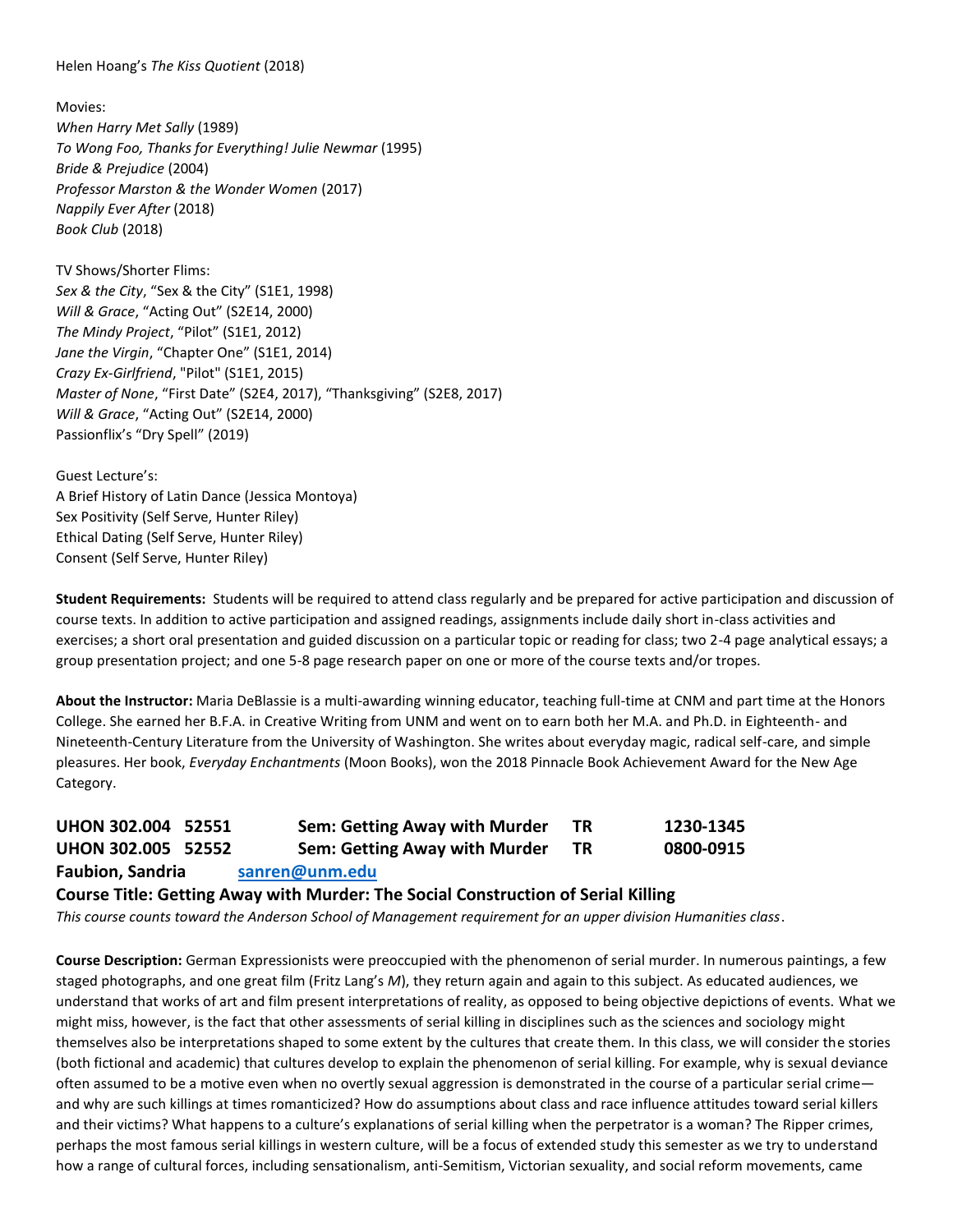together to shape responses to this legendary crime. Our texts will come from a range of disciplines, including art, literature, the history of criminal psychology, and cultural studies. For more information, please contact Dr. Renée Faubion at sanren@unm.edu.

**Readings/Texts:** Philip Jenkins, *Using Murder*; Patrick Suskind, *Perfume*; Thomas Harris, *Silence of the Lambs*; and a selection of scholarly secondary sources addressing various ways in which serial killing has been contextualized.

**Student Requirements:** Three 1500-word essays; a research project culminating in a presentation; good attendance and thoughtful, consistent participation in seminar discussion.

**About the Instructor:** After receiving degrees in Russian from Trinity University and the University of Kansas, Renée Faubion earned a second M.A. and a Ph.D. in English at UNM. She is particularly interested in how cultures use literature to construct knowledge and notions of truth. Renée has published on H.D. and Tim O'Brien and has won four awards for excellence in teaching.

# **UHON 302.007 40728 Sem: Forensic Ecology TR 0930-1045 Moore, Jason [jrm@unm.edu](mailto:jrm@unm.edu) Course Title: Forensic Ecology**

**Course Description:** Not all ecological interactions occur under the watchful eye of a trained observer, but understanding such unseen interactions can be of great importance to our understanding of the world. In this class we will undertake a genuine scientific research project to recover some unseen and unknown ecology. We will examine the wide range of processes that can obscure ecological information post-mortem, and how we can leverage some of these processes to our advantage in understanding past ecologies.

During the lab portion of this class you will apply your learnt palaeoecological skills as part of a small group, by designing and undertaking a series of experiments or analyses to recover ecological information (or whose results would help others recover ecological information) from a dataset of your own from the depths of the history of life on Earth.

**Readings/Texts:** All readings for this class will be generated by the class participants themselves during the course of the semester from the primary scientific literature. What we read will depend on the questions you decide to ask!

**Student Requirements:** This course is centred on generating and communicating the results of a scientific research project. You will be expected to spend time in the lab/museum gathering data in lieu of typical homework assignments. After the data are gathered and interpreted, you will have to communicate your results in three ways: a formal scientific paper, a poster presentation, and a presentation for a lay audience.

**About the Instructor:** Dr. Moore received his Ph.D. from the University of Cambridge, where he studied palaeontology. He studies how vertebrate ecosystems change through time in response to climate, disaster, or biological perturbation. He is fascinated by the power and simplicity of the evolutionary process that underpins not only his research, but also everything that we can observe about living systems on Earth and beyond!

# **UHON 302.008 38761 Sem: Truth, Lies & Oth Physics T 1730-2000 James, Elizabeth [ejames04@unm.edu](mailto:ejames04@unm.edu)**

**Course Title: Truth, Lies, and Other Physics: Science Fiction and Fantasy as Critical Insight**

*This course counts toward the Anderson School of Management requirement for an upper division Humanities class.*

**Course Description: In any moment, where do you stand: in reality or imagination?** In the molecular world of physics, or in "other physics": human culture's world of beliefs, assumptions, stories, and literalized metaphors?

We constantly cross, confuse, and combine those worlds: we treat metaphor as though it were molecular reality. Nowhere is this tendency more outrageously identified and examined—and used to explore and illuminate—than in **science fiction, fantasy, magical realism, and horror, known collectively as of** *Speculative Fiction***, or** *SF***.** These rapidly-evolving, interdisciplinary "what if?" fiction genres both exploit and question beliefs that we assume to be as "real" and innate as the Periodic Table.

As we learn more about neurolinguistics and how our minds work, SF helps us realize that **deeply-held biases like racism, sexism, and anthropocentrism are not givens, but largely artifacts of cultural metaphor**. Their controversial nature can make them too hot to handle in straightforward venues, so as the late Ursula K. Le Guin said, **"If you're going to handle lava, it's a good idea to wear**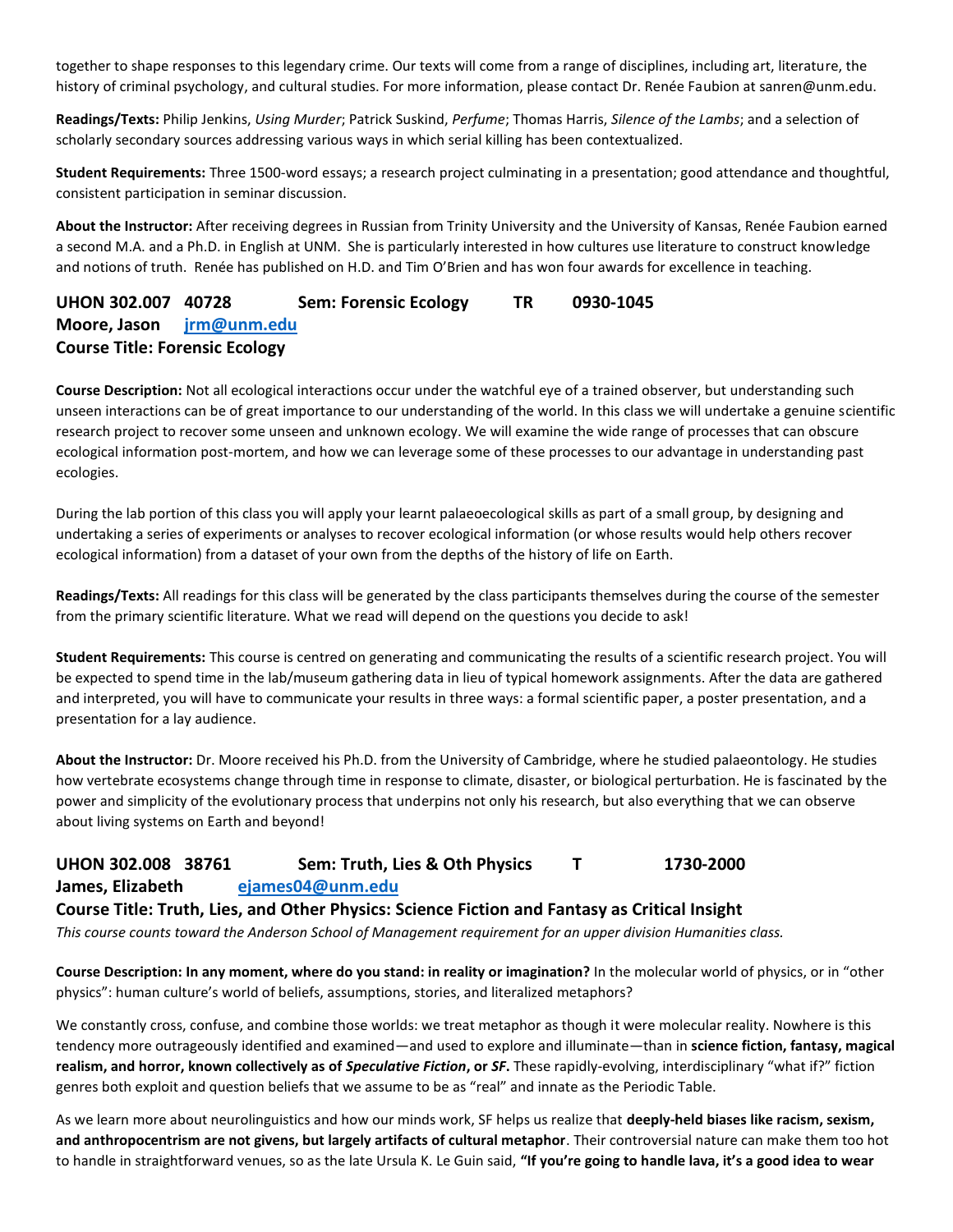**gloves."** SF gives us gloves. Its indirect, playful stories help us look at ourselves, recognize prejudice, and experiment with solutions. In the journey toward a non-hegemonic perspective, SF is a powerful—and popular—vehicle of cultural change.

**This course combines a quirky, interdisciplinary lineup of reading and writing** from biology, medicine, sociology, and anthropology with a broad range of short stories. You'll examine the gap between hard science and cultural metaphor, and hunt for cultural projection in both popular media and your own writing. In assignments that combine reading, writing, graphic and other elements, you'll use SF's "serious play" to explore various forms of rhetoric: alternative history, grant proposal, explorer's journal, political screed, etc.

**The question most asked about SF is, "How do you make an imaginary world** *believable?***"** You'll answer that question by inventing and critiquing your own and others' worlds, as you ride the interface between the hard-science world of molecules and the dynamic, mercurial world of the imagination.

#### **Texts and readings:**

*The Secret History of Fantasy,* Peter Beagle ed. *Wonderbook: The Illustrated Guide to Creating Imaginative Fiction,* by Jeff Vandermeer Short readings online and as pdfs

#### **Assignments:**

Most weeks, a writing experiment in speculative fiction (1000-word max) Assorted bizarre side-experiments with maps, tattoos, logos, TBD Multimedia journal Self-determined final project

**About the instructor:** Betsy James is the author-illustrator of 17 books for adults, young adults, and kids. Her most recent novel, *Roadsouls,* was a finalist for the 2017 World Fantasy Award. She lives in Albuquerque's North Valley, where she raises garlic and thus is relatively untroubled by vampires. Explore her writing and art at www.listeningatthegate.com

# **UHON 302.018 52556 Sem: S Freud Debates CS Lewis R 1530-1800 Delaney, Harold hdelaney@unm.edu Course Title: Sigmund Freud Debates C. S. Lewis: Sexuality, Suffering, and the Meaning of Life**

**Course Description:** This seminar is modeled after an undergraduate course taught at Harvard University by Dr. Nicholi, which became so popular that PBS did a 4-hour series on the course complete with dramatic presentations of Freud and Lewis. The course provides a bridge between the behavioral sciences and the humanities, and in particular draws upon the behavioral science discipline of psychology and the humanities disciplines of religious studies and philosophy. The fundamental question to be addressed is, as Freud termed it, "The Question of a *Weltanschauung* [worldview]."

Arguably the most influential individual in the history of psychology, Sigmund Freud's concepts such as ego, repression, neurosis and projection have become part of our vernacular, and the sexual revolution he helped spawn, a pervasive feature of modern life. Freud's atheism, like his focus on sexuality, is well known. One might think his life would have little in common with that of C. S. Lewis, the Oxford professor who wrote not only the Chronicles of Narnia but also numerous books arguing for belief. However, they faced many of the same struggles. Both experienced losses in their childhood: Freud lost his nanny; Lewis, his mother. Later in life, Freud battled cancer and Lewis agonized through the illness and death of his wife. Through such challenges, Freud and Lewis developed their perspectives on life's deepest questions.

Despite their similar life experiences, Freud and Lewis arrived at radically different worldviews. This class will focus on Freud and Lewis' thoughts about ultimate questions of human significance, such as the meaning of life and the existence of God, as well as what they had to say about issues such as desires and happiness, morality and rationality, sexuality and love, and suffering and death. We will also be examining their biographies, trying to discern the commentary their lives offer on the viability of their views. Although they never met, juxtaposing their writings and life stories permits their diametrically opposed positions to stand out in bold relief for evaluation like two debaters on a stage. Participants in this seminar will enter into this debate, and in the process refine our own answers to some of life's ultimate questions.

#### **Readings/Texts:**

Required readings include: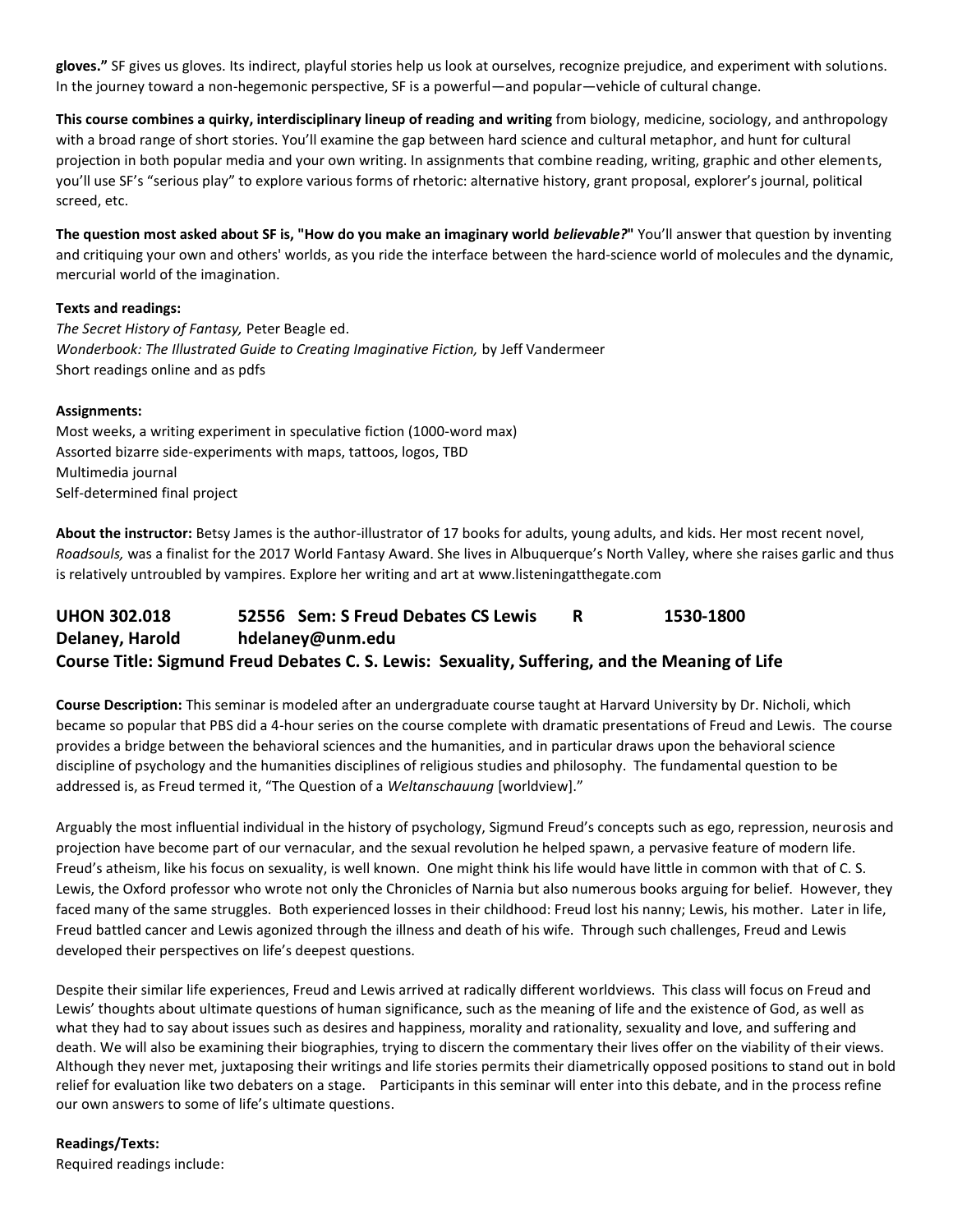Armand Nicholi. (2002) *The Question of God: C. S. Lewis and Sigmund Freud Debate God, Love, Sex, and the Meaning of Life.* New York: Free Press.

Sigmund Freud. (1927/1989) *The Future of an Illusion.* New York: W. W. Norton & Co.

C. S. Lewis. (1961/2000) *A Grief Observed.* New York: HarperCollins.

Portions of other books such as Freud's *Civilization and Its Discontents* and Lewis' *Mere Christianity* will also be assigned. In addition, students will regularly be viewing videos from the PBS series featuring experts on Freud and Lewis.

**Student Requirements:** To facilitate preparation for class discussion, students will be asked to prepare brief written responses to questions on issues addressed in the assigned readings and videos for a given week. Students will also be writing a term paper on a topic relevant to the Freud-Lewis debate and making an oral presentation based on their term paper. Finally, students will be participating in a formal debate advocating for the views of Freud or Lewis.

**About the Instructor:**Psychology professor Harold Delaney directed the Psychology Honors Program and has been teaching about Freud in the history of psychology for many years. He has written over 60 articles, co-authored a graduate text, and co-edited *Judeo-Christian Perspectives on Psychology: Human Nature, Motivation, and Change, published by the American Psychological* Association.In addition to teaching at UNM, he regularly offers this course in Budapest, Hungary where he served as a Fulbright senior lecturer.

# **UHON 302.019 52557 Sem: Sport in US Hist & Cultr R 1600-1830**  Swanson, Ryan swansonr@unm.edu **Course Title: Sports in American History and Society**

*This course counts toward the Anderson School of Management requirement for an upper division Humanities class.*

**Course Description:** This course is an analysis of American history and society *using* sport. It's not a sports class. We live in a sports obsessed society. In this course we will explore the role of sports in American society from a historical perspective. How, we will ask, did sports become so important? What positives and negatives result from America's unique sporting construct? In doing so we will read several lively books, investigate primary sources such as sports contracts and statistics, and we will assess the role of Hollywood in creating American sports lore.

#### **Readings/Texts:**

Michael Lewis, *Moneyball: The Art of Winning an Unfair Game* Randy Roberts and Johnny Smith, *Blood Brothers: The Fatal Friendship between Muhammad Ali and Malcolm X* Susan Ware, *Game, Set, Match: Billy Jean King and the Revolution in Women's Sports*

**Student Requirements:** Class participation, written and verbal assignments.

**About the Instructor:** Ryan Swanson is an Associate Professor in the Honors College. He studies sport in America and he tries, with varying success, to avoid evaluating his own kids' sports activities too closely.

# **UHON 302.020 52558 Sem: Leadership & Pub Speaking W 1730-2000 Goloversic, Timothy [tgoloversic@unm.edu](mailto:tgoloversic@unm.edu) Course Title: Leadership and Public Speaking**

**Course Description:** Leadership is highly sought after in the workplace to improve profits, productivity, and employee retention. What makes finding good leader so difficult? Leadership is hard to pin down, it is flexible, and it can be fleeting. Required leadership traits are almost impossible to define for every situation. Making things even more difficult is certain styles are not transferable to different work environments.

Are there are some simple leadership rules to improve your everyday life and performance at work? I believe there are…but first you need to be introspective and ask yourself some questions to see if you want to become a leader.

In this course, we will explore the theories, traits, successes, and failures of leadership. An important part of becoming a leader is the ability to speak to your audience. Speak clearly, convey your information, motivate your employees, and address their needs. You will have the opportunity to practice and improve your public speaking skills in this course.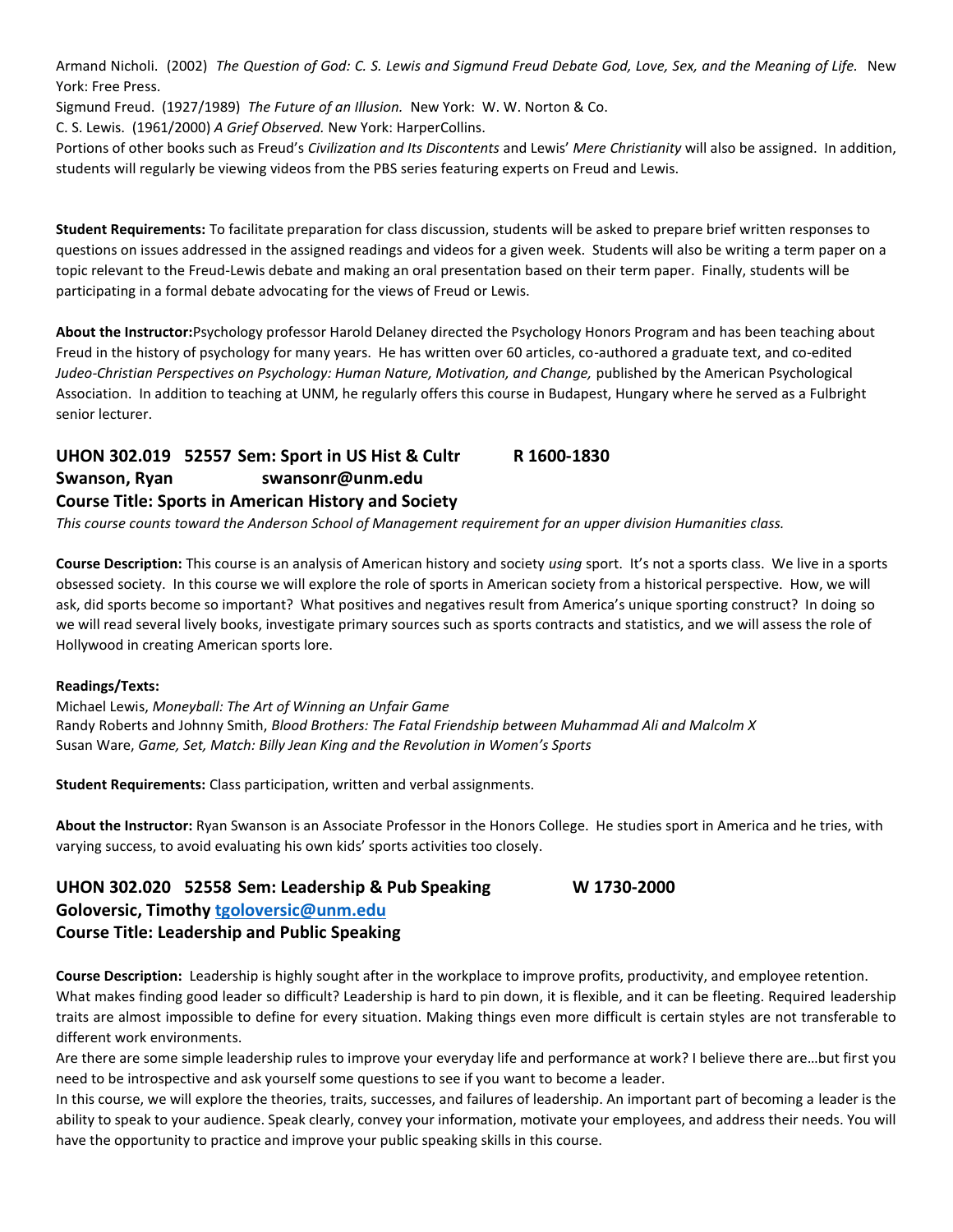Over the semester you will acquire knowledge, experience, and skills to aid you in developing your leadership skills. You will need these skills to excel in your chosen field.

#### **Readings/Texts:**

Anderson, Chris: TED Talks: The *Official TED Guide to Public Speaking*. Publisher: Houghton Mifflin Harcourt; 1 edition (May 3, 2016) ISBN-10: 0544634497 ISBN-13: 978-0544634497

Goloversic, Timothy: *You Can be a Leader.* April 2016. ASIN: B01EO3PRBA. Amazon Kindle electronic or paperback. Sandberg, Cheryl: *Lean In: Women, Work, and the Will to Lead.* Deckle Edge, March 11, 2013. ISBN-10: 0385349947; ISBN-13: 978- 0385349949

#### **Student Requirements:**

Each student will research and analyze an assigned topic, turn in an essay, and present their research findings to the class. Group Oral Presentation

Analytical Group Paper and Presentation

Student groups will present their findings in a document modeled after an internal governmental white paper consisting of a onepage executive summary with an additional 10 to 12 pages of writing.

Weekly research along with class discussions and debates.

**About the Instructor:** Tim is a retired Army Officer, former Commander and a combat veteran. He was also a Commander in Bosnia as part of the peacekeeping task force.

Tim spent time working in corporate America as a Program Manager. He also instructs Air Force pilots in Combat Search and Rescue. In addition, he is the author of three books. Tim holds an MBA, MS of International Relations, and a BS in Aeronautics.

# **UHON 302.021 52561 Sem: Blood on the Tracks M 1600-1830**

## **Thomas, Michael mthomas@unm.edu**

#### **Course Title: Blood on the Tracks: Assessing the Work of Bob Dylan**

*This course counts toward the Anderson School of Management requirement for an upper division Humanities class.*

#### **Course Description:**

*"Beautiful despair is hearing Dylan When you're drunk at 3 a.m. Knowing that the chances are No matter what you'll never write like him Oh, brother Do we laugh or cry?"* -Rodney Crowell

In 2016 the Swedish Academy took an unprecedented and controversial stance in awarding The Nobel Prize in literature for 2016 to Bob Dylan. In doing so the academy departed from its practice of naming an internationally recognized author of fiction, drama, or poetry for the award. Dylan is the only singer/musician/songwriter to ever receive the award. The Nobel Prize is consequential. The academy recognizes Nobel laureates as having made the highest achievements in their field. In recent decades literary critics and others have debated the status of Bob Dylan's work. Is it literature or simply pop music? In awarding Dylan the Nobel Prize, Academy has indicated that Dylan's work is not only literature but that it is great literature. The award challenges us to look at Bob Dylan's body of work in that light. And that is what we will concern ourselves with in this seminar. We will consider Dylan's body of work, not only the more than 500 songs from his 35 studio albums but also Dylan's forays into poetry, film, and ethnomusicology. The course will have a research component. The focus will be on the literary merit of Dylan's work, but students will be encouraged to research that work using the tools that their disciplinary majors provide. It's a cliché to note that there is a Dylan quote for every occasion, but it is certainly accurate to note that his work may be approached in seemingly endless ways. I expect the seminar to be lively and engaging. Much class time (about half) will be devoted to listening to selections from Dylan's work and discussing them. There will be an online song archive and nearly all of Bob Dylan's recorded songs will be available to students online. We will also be sampling other creative projects Dylan has taken on from film to poetry to his "Theme Time Radio Hour" archive of 20th century American popular music.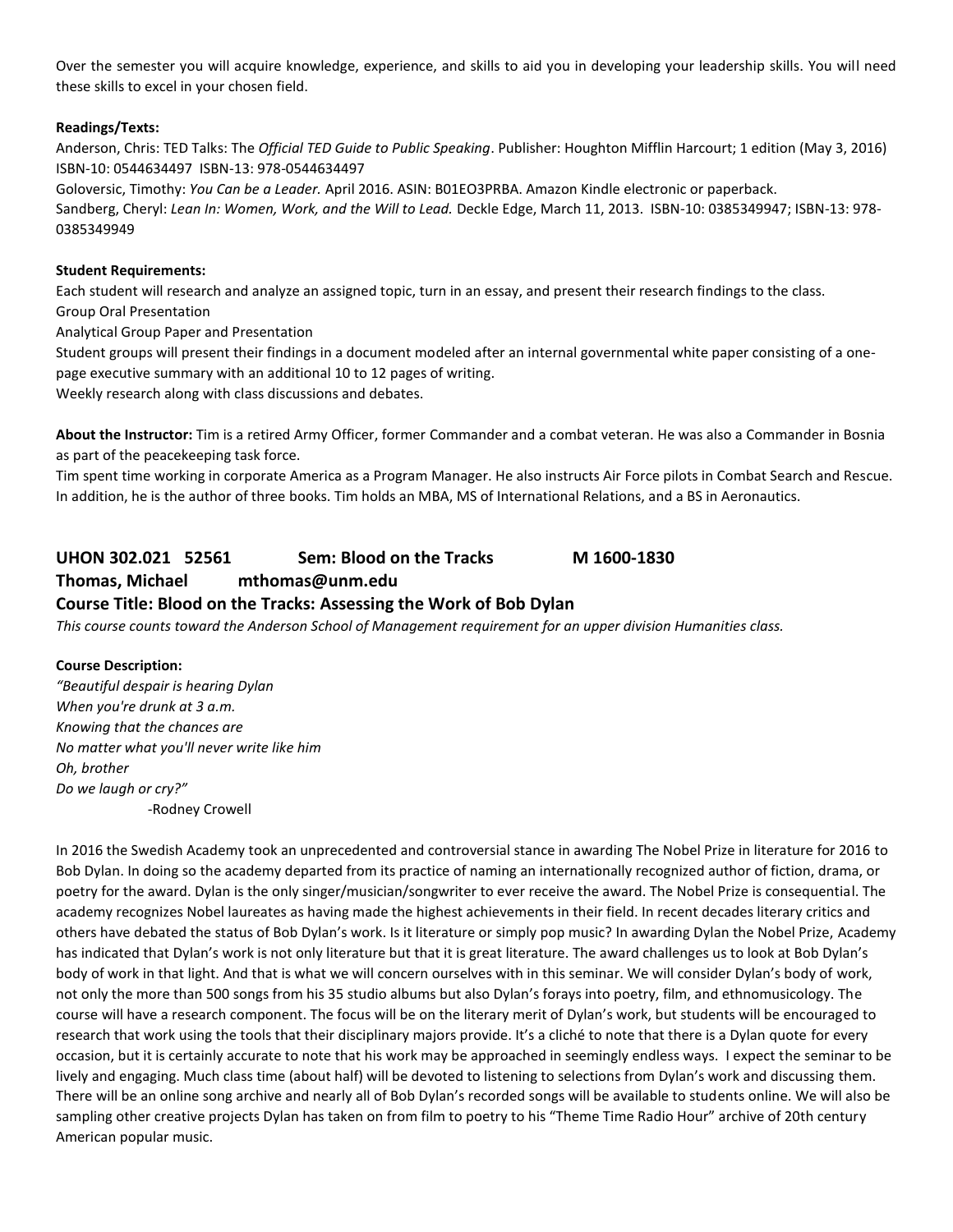#### **Readings/Texts:**

Required Texts: Bob Dylan: The Lyrics 1961-2012 (or the ability to use the lyric section of Bob Dylan's website to access lyrics on demand) Chronicles Vol I – Bob Dylan Why Bob Dylan Matters – Richard F. Thomas Elements of Style: Wm. Strunk and E.B. White (any edition) Recommended texts: Tarantula – Bob Dylan Bob Dylan: All the Songs – Philip Margolin Dylan's Visions of Sin – Christopher Ricks Bob Dylan in America – Sean Wilentz Behind the Shades Revisited - Clinton Heylin Films:

Don't Look Back (1967) by D.A. Pennebaker Masked and Anonymous (2003) by Larry Charles No Direction Home (2005) by Martin Scorsese I'm Not There (2007) by Todd Haynes Rolling Thunder Revue (2019) by Martin Scorsese

The instructor will provide readings with supplementary assignments on the seminar wiki. These will depend on the research interests of the students

#### **Student Requirements:**

A report on a particular song(s). (10pts) A reflection paper on one of the films (10 pts) A one page research project proposal (10pts) A oral research progress report with one page synopsis (10pts) A final research paper or performance based on research (30pts) A presentation based on the paper (10pts). Participation: attendance, participation in class activities, and professional demeanor. (20pts). Grades will be assessed:  $A = 85-100$  Pts. Cr. = 65-84 Pts. Ncr. = 0-64 Pts.

**About the Instructor:** Michael Thomas Ph.D. is an anthropologist (Univ. of Washington) and novelist. He is an Emeritus (retired) Honors College faculty member who directed many Conexiones study abroad programs in Latin America and has for 50 years avidly followed Bob Dylan's career.

# **UHON 302.022 52562 Sem: Visualizing Place MW 1200-1315 Lovata, Troy [lovata@unm.edu](mailto:lovata@unm.edu) Course Title: VISUALIZING PLACE: THE ANTHROPOLOGY OF SPACE**

**Course Description:** This course combines typical Honors College seminar discussions with the opportunity to explore real-world examples through a series of field trips and field studies.

Place is a fundamental concept in the study of culture. It is the landscape on which culture unfolds; it encompasses the physical and natural structures that shape and direct behavior; and it is the specific spaces—built, inhabited, remembered, and imagined—that people use to define themselves. Placemaking is the act of using landscape to define oneself and one's culture. This course is an anthropological-grounded study of how place has been, and continues to be, visualized, experienced, and understood by peoples from prehistory to the present.

This course has two arcs. First, students will study the fundamental, interdisciplinary scholarship of place to gain an understanding of how people have used, defined, and experienced place and how scholars have studied and documented place This includes examination of: the acts of claiming and marking place; the phenomenology of place; migrations and migrant's perceptions of place; and the setting aside and experiencing of wilderness.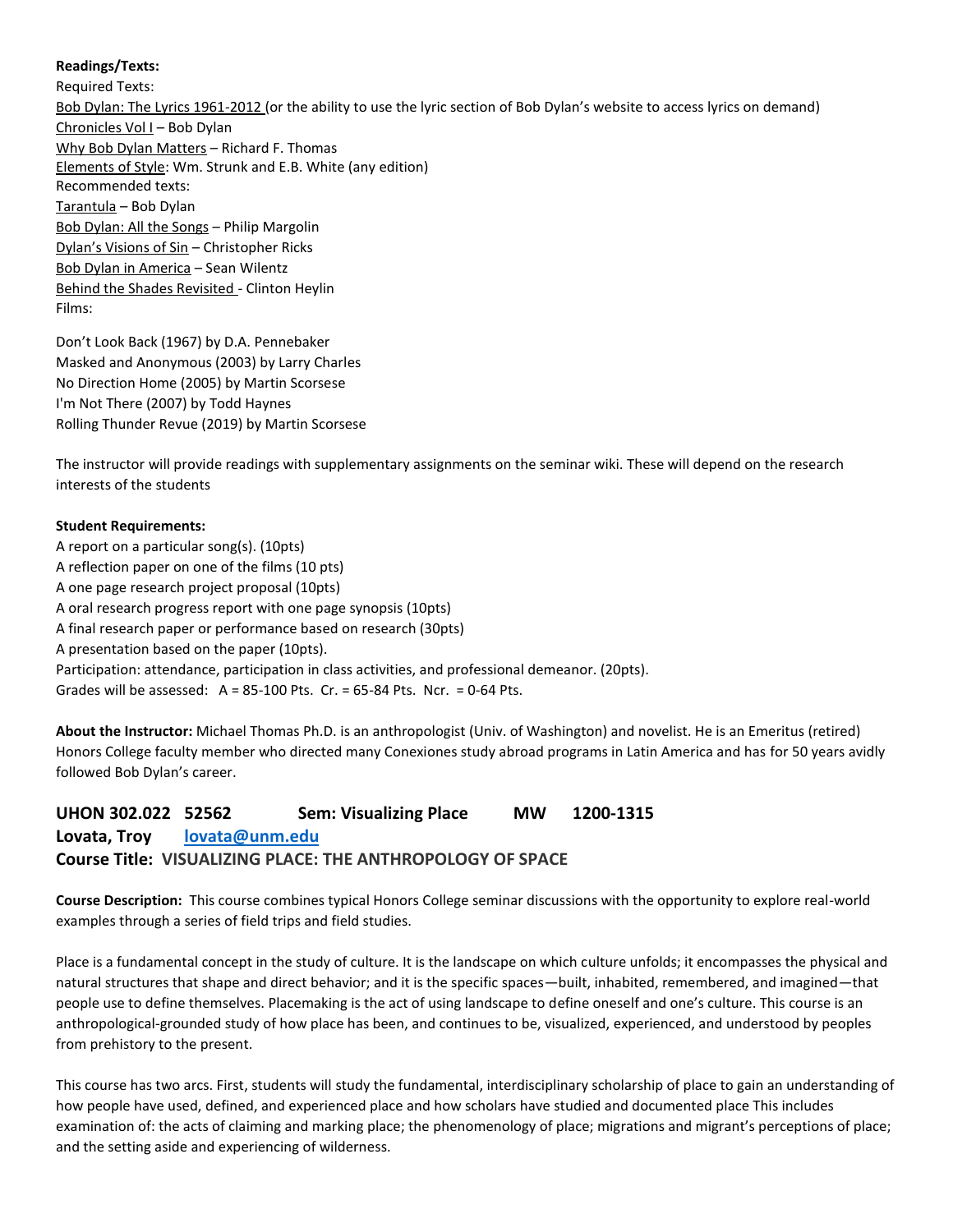Then, in the second half of the course students will head into the field to experience and visualize first-hand landscapes and the places of culture. This will entail sketching and photography on field trips, including an overnight field trip, across New Mexico both during class time and on select weekends. There is no prerequisite or required previous experience with visualization, sketching, drawing, or photography as along as students are willing to think creatively and observe qualitatively.

Students must also be physically able to hike and camp in the outdoors and must provide some of their own hiking and camping equipment. A course fee of \$85.00 will be required to cover field trip expenses, including travel to some sites and food and some camping gear while in the field. Field trips include, depending on weather and site access, weekend day trips to the Sandia Mountians outside Albuquerque and to an archaeology site at either the Pecos National Historic Park or El Morro National Monument. Students will also be required to participate in a 3 day, 2 night camping trip in the Sangre de Cristos Mountains above Santa Fe and Taos. Because of the time commitment of the field trips, we will not meet in the classroom every assigned class time.

#### **Readings/Texts:**

#### A reader that includes:

1. A short selection of peer-reviewed journal articles from the fields of Archaeology, Anthropology, and Cultural Geography. 2. Selections from books such as Swaile's *Field Sketching and the Experience of Landscape*, Manzo and Devine-Wright's *Place Attachment: Advances in Theory, Methods and Applications*, and Tilley's *Body and Image: Explorations in Landscape Phenomenology 2* and Interpreting Landscapes: Geologies, Topographies, Identities; Explorations in Landscape Phenomenology 3.

**Student Requirements:** Students will complete both a semester-long reading journal and undertake a series of sketch and photobased observational exercises. Students will also complete a month-long, comprehensive final project based on the ethnographic visualization of place undertaken during the day and overnight fields trip.

Field trips are required. A course fee of \$85.00 will be required to cover field trip expenses, including travel to some sites and food and some camping gear while in the field.

**About the Instructor:** Dr. Lovata is a tenured Professor in the Honors College, where he has taught courses on landscape and culture for more than 15 years. He graduated cum laude with a Bachelor's in Anthropology from Colorado State University and earned Masters and Doctorate degrees in Anthropology with a focus on Archaeology from The University of Texas. He is especially interested in how people from prehistory through the present conceive of and mark the landscape.

# **UHON 302.023 52564 Sem: What Good is Tolerance MW 1500-1615 Obenauf, Richard obenauf@unm.edu Course Title: What Good is Tolerance?**

*This course counts toward the Anderson School of Management requirement for an upper division Humanities class.*

**Course Description:** From heresy to hate crimes, humans have a long and tortured history of subjecting one another to persecution. In this highly interdisciplinary course, you will get a chance to read some of the most important texts of the past two thousand years; we'll begin with some medieval literature to see why intolerance has been the default ethical position for almost all of human history, but we'll also look at key political treatises from the Renaissance and Enlightenment to understand how tolerance became one of the most important values associated with modernity. How is it that careful thinkers like St. Augustine, John of Salisbury, Machiavelli, Erasmus, Hobbes, Locke, Paine, Smith, Marx, Franklin, Jefferson, and Thoreau could each take such different views of tolerance?

We will be asking under what circumstances intolerance has been justified in the past and in the modern world, and in what cases we might prefer something beyond toleration such as the enthusiastic endorsement of difference. We will survey justifications for intolerance in the Western tradition, spanning the Middle Ages through the present day, with a particular interest in the rise of toleration as a founding and guiding principle of the United States. We will examine the dangers associated with difference in homogeneous societies while also exploring some ways that diversity is understood to enrich our culture and our political process. We will read a variety of highly canonical texts dealing implicitly and explicitly with our topic of tolerance, and we will discuss them in their literary, social, historical, and political contexts

**Readings/Texts:** We begin with theoretical readings by E.M. Forster, Michael Walzer, and John Christian Laursen before delving into a grand tour through some of the so-called "Great Books" including Machiavelli's *The Prince*, Hobbes's *Leviathan*, Smith's *The*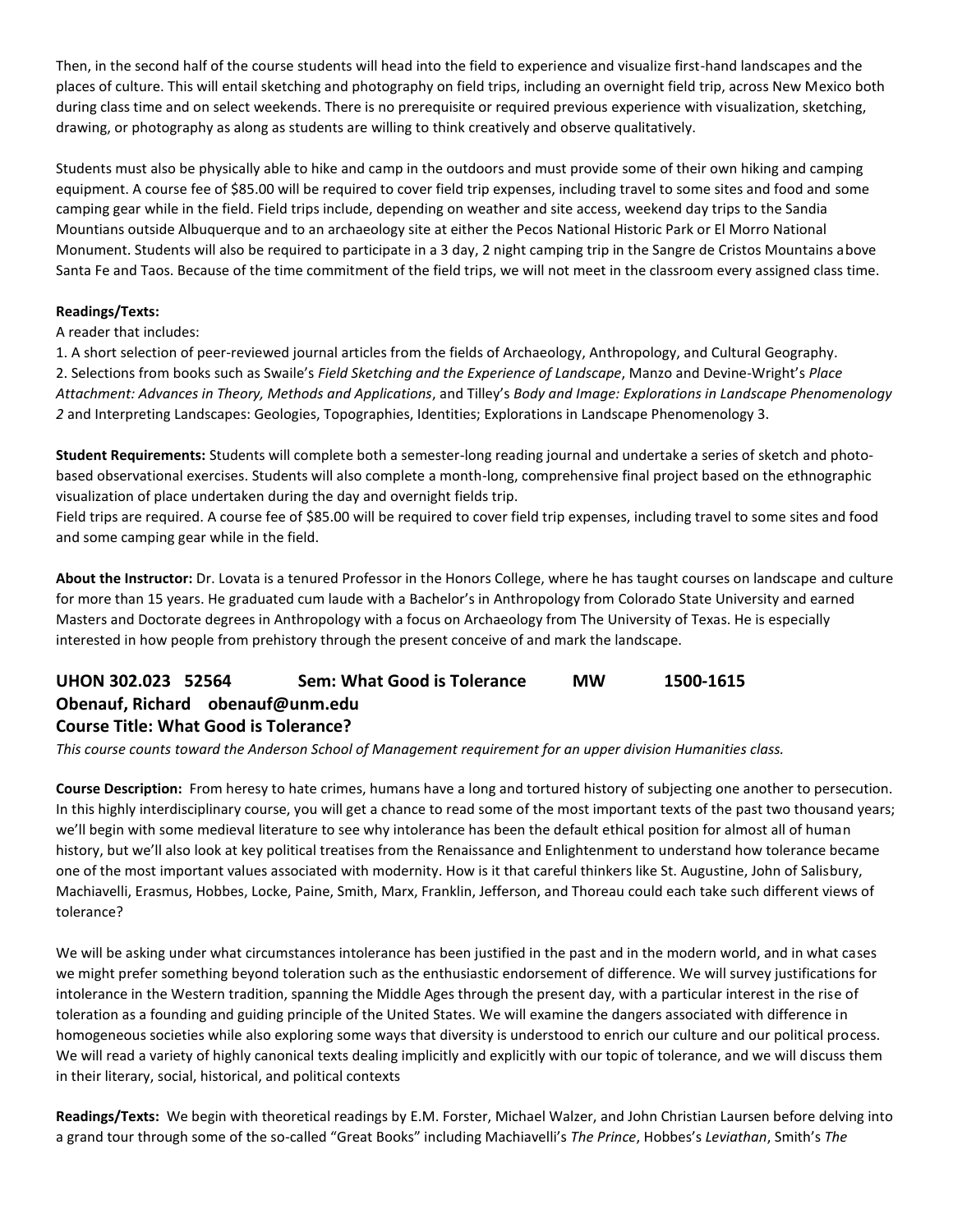*Wealth of Nations*, Marx's *The Communist Manifesto*, and works from the American Revolution by Paine, Franklin, Jefferson, Madison, Hamilton, and others, including the U.S. Constitution.

**Student Requirements:** Consistent attendance and active participation are required; students are expected to keep a private reading journal which will form the basis of a series of brief response papers. There will be one shorter analytical paper and a longer term paper. Depending on enrollment, each student will either lead discussion on one of our readings at some point during the semester, or will offer a series of three-minute "leads" to stimulate class discussion throughout the semester.

**About the Instructor:** Richard Obenauf earned his BA from UNM and his MA and PhD from Loyola University Chicago. An expert in the history of tolerance and intolerance, he has argued that the roots of formal press censorship in England are to be found in earlier forms of intolerance which sought to enforce conformity, and that censorship is not distinct from intolerance, but rather is another form of intolerance.

# **UHON 301.001 45020 Sem: Curanderismo Part 2 Online Course Title: Curanderismo Part 2**

#### **Torres, Eliseo [cheo@unm.edu](mailto:cheo@unm.edu)**

This course is cross-listed with SPAN302, RELG347, NATV450, LTAM400, LLSS493, CCS393 Please contact instructor for more information.

# **UHON302 Sem: Understanding Heimat (Arranged) Ketcham ,Amaris [ketchama@unm.edu](mailto:ketchama@unm.edu) Course Title: Understanding** *Heimat***: Bioregionalism and Belonging**

#### **Course Description:**

What are the places that form us, shaping our sensibilities, sculpting our identities, and impacting one generation to the next? To what extent does a local sense of place play into national identity and how does this inheritance affect international relationships? This course will wrestle with these questions as we explore the influence of bioregionalism and belonging on artistic practice. Germany is home to over 300 Art Societies (exhibit venues and laboratories for art production, 63 of which are in the North Rhine Westphalia region; in 2010, nearby Essen was named the European Capital of Culture. We'll explore what makes this region so fertile for creativity.

This class will be linked with LAIS 309 "The Value and Scope of the Global Arts Market" to form a six-credit-hour integrative block course. We will meet for 5 Saturday sessions at UNM beginning March 28<sup>th</sup> and then prepare for spring intercession in Germany and the Netherlands (5/18-6/7,2020).

The 2020 Schloss Dyck program "Heimat and the Creative Economy" consists of two thematically related upper-division courses (UHON 302 and LAIS 309, both cross-listed as INTS 499) that will explore the interdisciplinary nature of the global arts market through experiential exploration of public art, the formation of art societies, museums, arts institutions, and the ways that the design of cities reflects a culture's relationship with and value of art. Using a combined approach of reflection, creation, and mapping, students will explore the roles of art in Amsterdam, Berlin, Bonn, Cologne, Dusseldorf, Essen, and Rotterdam. Through these locations, students will learn how art may be used to reclaim the land, negotiate political or cultural values, or even heal historical trauma—in short, how local art grows into an international economic force.

For best consideration, applications will be due by December 2, 2019, and will be considered on a rolling basis. Students will submit their application to the International Studies Institute (ISI). The fee for this course will be between \$1500-1800; it will be open to non-Honors students as well.

#### **Readings/Texts:**

Careri, Francisco. *Walkscapes: Walking as an Aesthetic Practice*. Barcelona: Aleu, 2004. Krug, Nora. *Belonging: A German Reckons with History and Home*. Simon & Schuster, 2018. Odell, Jenny. *How to Do Nothing*. New York: Melville House, 2019. Plus select chapters and short articles.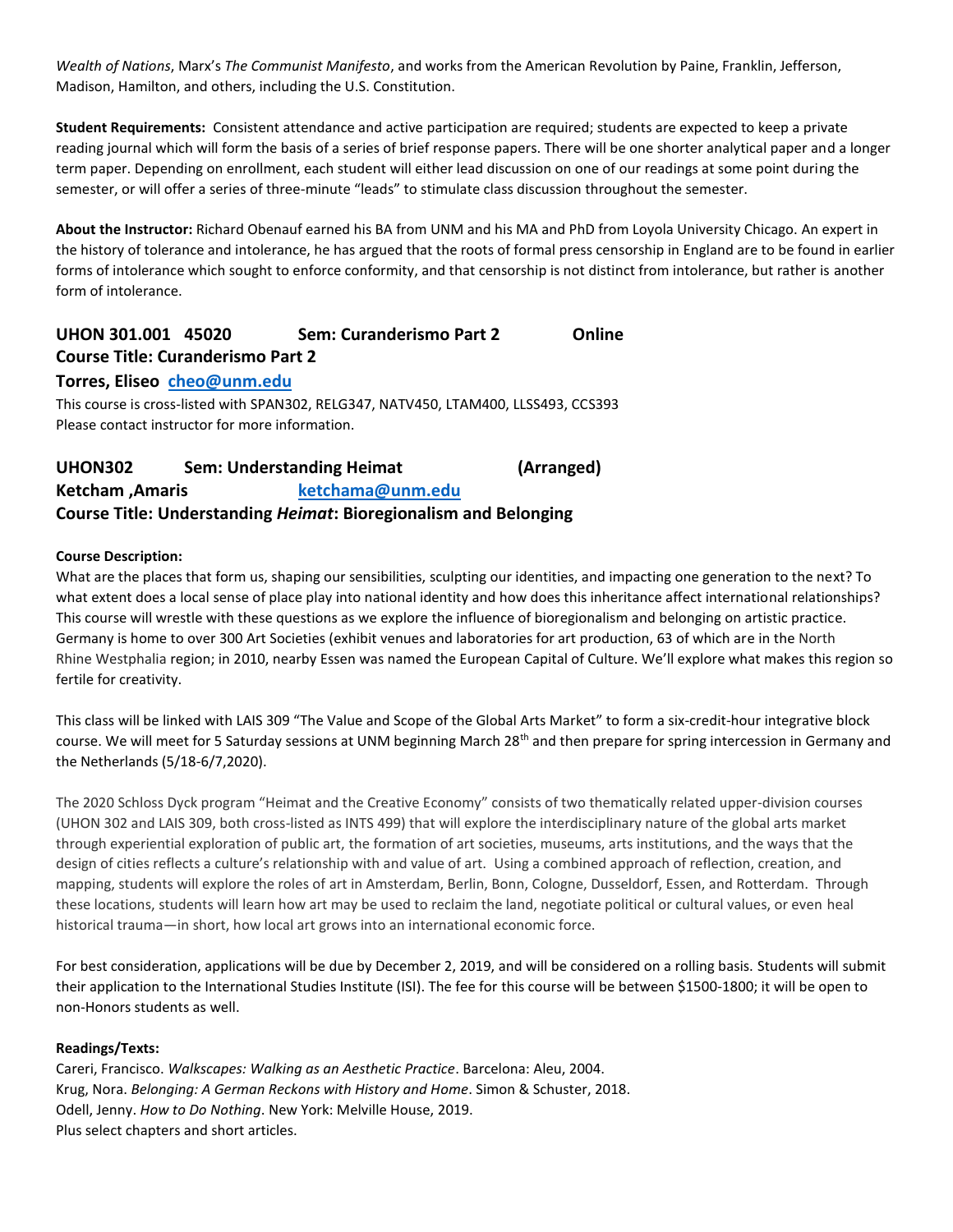**Student Requirements:** Students will be required to come to each meeting prepared and ready to discuss. We will have reflective assignments as well as a variety of small creative assignments from our explorations of cities near Schloss Dyck, the castle we will have most classes in. The small creative assignments include a photo essay, a creative map, and final, short reflective video—no prior software experience is needed, just a phone or other device than can run Adobe Lightroom and Rush.

**About the Instructor:** Amaris Feland Ketcham occupies her time with open space, white space, CMYK, flash nonfiction, long trails, fstops, line breaks, and several Adobe programs running simultaneously. Her writing has appeared in *Creative Nonfiction*, the*Los Angeles Review*, *Prairie Schooner*, *Rattle*, and the *Utne Reader*. Amaris is the faculty advisor for *Scribendi*. She's currently researching a guidebook of New Mexico campgrounds for Menasha Ridge Press. Her book of poems, *A Poetic Inventory of the Sandia Mountains*, was published in 2019.

**UHON 402.001 53561 Sem: Art &Ecol Creating Change F 1000-1345 Hemel, Ryan [rhenel@unm.edu](mailto:rhenel@unm.edu) Course Title: Art and Ecology: Creating Change** This course is being cross-listed with ARTS444, CE491, CRP470, SUST402 Please contact the instructor for course description

# **UHON 402.002 37081 Sem: Scribendi Part II TR 1400-1515 Ketcham, Amaris [ketchama@unm.edu](mailto:ketchama@unm.edu) Course Title: The Making of a Magazine (Scribendi Part II)**

**Course Description:** *Scribendi* is a high-quality publication of art and literature, sponsored by the Western Regional Honors Council and UNM's Honors College. Produced completely by honors students, *Scribendi* publishes creative work by undergraduate honors students in more than 850 national colleges and universities. The first half of our yearlong process is designed to train students who have committed themselves to the immensely rewarding experience of producing our publication. Functioning largely as an educational internship in small publication production, this course provides hands-on experience in proofreading, copyediting, typography, magazine design and layout, professional desktop publishing software, fundraising, marketing and distribution, as well as small press management. Students should understand this is a two-semester commitment, spanning both fall and spring semesters.

This semester, we will put into practice the professional skills you learned last semester. Instead of focusing on individual skills-building exercises, this semester your work will focus on how successful you are at being a productive, active, and responsible part of the process to produce *Scribendi* and provide for the future of our magazine. You will accomplish this focus through a mix of copyediting, production tasks, management tasks, and event planning.

This course is only open to students who have taken The Publishing Process (Scribendi Part I) the prior fall semester.

#### **Readings/Texts:**

Same as fall.

**Student Requirements:** Students will be required to come to each meeting prepared and ready to work on producing and distributing the latest edition of Scribendi. Students will need to complete various copyediting, production, and management tasks throughout the semester. Each student is expected to practice timely communication, complete work reports, and hold office hours. Students will submit a final reflection paper of 10-15 pages at the end of the semester.

**About the Instructor:** Amaris Feland Ketcham occupies her time with open space, white space, CMYK, flash nonfiction, long trails, fstops, line breaks, and several Adobe programs running simultaneously. Her writing has appeared in *Creative Nonfiction*, the*Los Angeles Review*, *Prairie Schooner*, *Rattle*, and the *Utne Reader*. Amaris is the faculty advisor for *Scribendi*. She's currently researching a guidebook of New Mexico campgrounds for Menasha Ridge Press. Her book of poems, *A Poetic Inventory of the Sandia Mountains*, was published in 2019.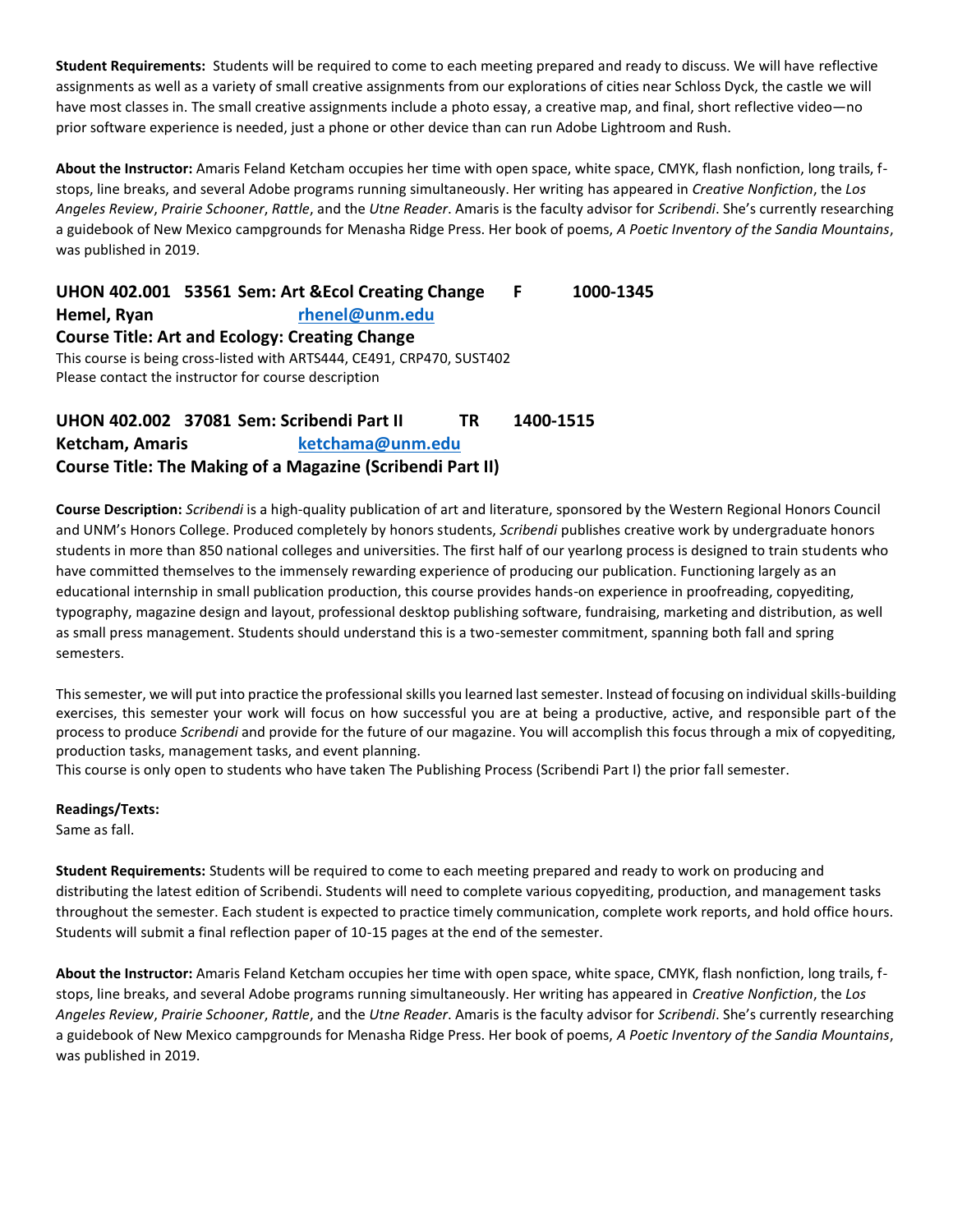# **UHON 402.003 53566 Sem: Chicana(o) Civil Rights TR 1230-1345**

#### **Gomez, Myrriah [myrriahg@unm.edu](mailto:myrriahg@unm.edu)**

#### **Course Title: Chicana/o Civil Rights**

*This course counts toward the Anderson School of Management requirement for an upper division Humanities class.*

**Course Description:** The Chicano Civil Rights Movement, or El Movimiento, of the 1960s-'70s is the period most recognized during which Chicanas/os across the United States mobilized for the advancement of Mexican American people; however, Chicanx social activism is not limited to that historical moment. The course examines Chicanx civil rights movements by exploring forms of collective social action on behalf of immigration rights/reform, education rights/reform, labor rights, treaty rights, environmental justice, gender rights, veterans' rights, and political (mis)representation prior to, during, and after El Movimiento. In this course, we will investigate how social injustices related to race, class, gender, and sexuality led to El Movimiento and how these related issues also affected internal relations within the movement in the 1960s and thereafter using both primary sources and secondary sources. We will also investigate how and why the terms "Chicana" and "Chicano" evolved as gendered, political terms used for self-identification among Mexican Americans and the more recent use of Chicanx.

# **UHON402.004 53633 Sem: Santa Fe Midtown Studio R 1300-1645 Polli, Andrea apolli@unm.edu**

Polli, Andrea [apolli@unm.edu](mailto:apolli@unm.edu) This course is cross-listed with the College of Fine Arts. Please contact instructor for more information.

| UHON 402.006 45092 |                  | <b>Sem: Making the Right Decision</b>                           | M | 1630-1900 |
|--------------------|------------------|-----------------------------------------------------------------|---|-----------|
| Fornell, Paul      | pfornell@unm.edu |                                                                 |   |           |
|                    |                  | <b>Course Title: UHON 402-Ethics: Making the Right Decision</b> |   |           |

**Course Description:** All of us from time to time reflect on the ethical dimensions of our lives. What sort of person I ought to be? Which goals are worth pursuing? How should I relate to others? We may wonder about the answers to these questions that have been provided by the most profound thinkers of past generations. We may speculate whether their conflicting opinions amount to disagreements about the truth or merely expressions of their differing attitudes. We may consider how their varied theories might help us understand ethical issues of our own day.

This course will provide the vehicle to address these matters. We will examine some of the influential ethical theories in philosophical thought, from ancient Greece to contemporary thinkers. We'll explore theoretical and practical issues concerning the nature of ethical judgments, the resolution of disagreements and the evolution of ethical theories. We will also delve into contemporary ethical problems that may include; abortion, euthanasia, famine relief, animal rights, capital punishment, business practices, voting rights, climate crisis, and universal health care – to name just a few.

Which ethical positions are correct? Just as each member of a jury at a trial needs to make a decision and defend a view after considering all of the relevant evidence, so each inquirer needs to make a decision and defend a view after considering all the relevant opinions and facts. This course will provide the materials and venue on which to base your thinking. But the challenge and excitement of ethical decision making is that after taking account of the work others have done, the responsibility for reaching conclusions is your own. What sort of person will you be? Which goals will you pursue? And, how will you relate to others?

#### **Readings/Texts:** *Thinking Critically About Ethical Issues* **(9th Ed.), Vincent Ryan Ruggiero, McGraw-Hill, New York, NY, 2015. Please purchase or rent the 9th edition.**

Additional Readings: Each student will select at least two (2) primary sources (Aristotle, Kant, Dalai Lama, a contemporary expert/scholar, etc.) to present and utilize in their individual and team project. The Codes of Ethics of pertinent professional associations will be examined (American Medical Association, American Management Association, Bar Association, American Counseling Association, etc.) As well as other pertinent documents that guide our ethical decision making.

**Student Requirements:** Each student will research and present on an ethics issue of their choice. In addition to the readings required for class, students will select a focused area of ethical decision making to research and prepare an individual and group project. The area selected is designed to lead to a practical application of ethical decision making. For example, a proposed change in government ethics or business practices. The research paper and class presentation must demonstrate a synthesis of the ethical disciplines explored and integrate the theoretical and the practical applications from these 2 disciplines (the philosophical and the focused area/discipline.) This research is also intended to be submitted for publication in a professional journal, newsletter or other appropriate source. Finally, students are encouraged to invite esteemed members of the community to present to class on their efforts in ethical decision making. Guests must be reviewed with instructor before invitation.